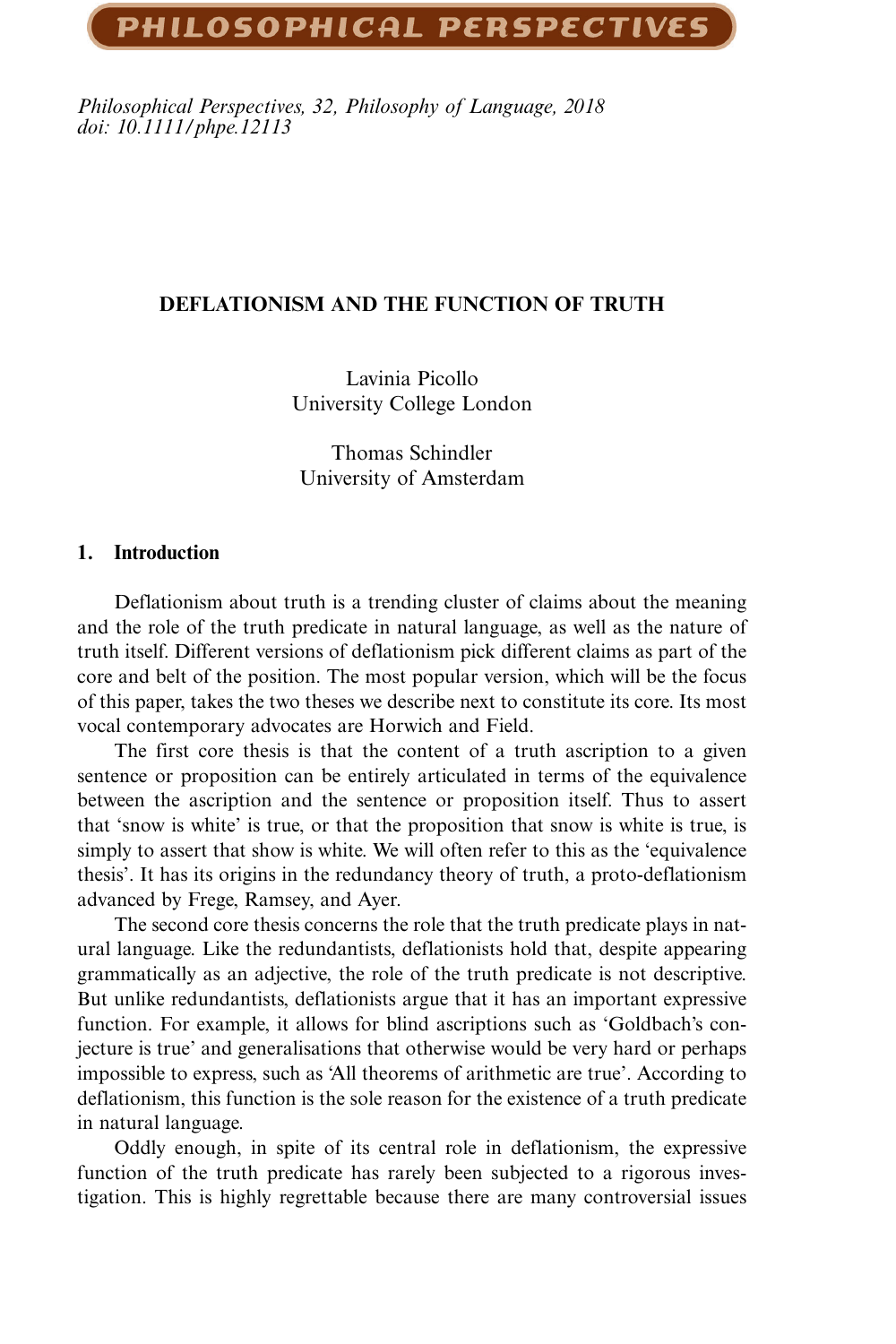concerning the interpretation of the deflationary account of truth that are, unsurprisingly, directly or indirectly affected by one's view on this function. An important question is whether, in light of the semantic paradoxes that emerge within classical truth theories, deflationists are compelled to adopt non-classical logics; and whether these logics allow the truth predicate to perform its expressive function. Another issue, which we address in section 5, revolves around the so-called conservativity requirement. Some deflationists have claimed that truth is an insubstantial, metaphysically thin, or lightweight notion. This is often taken to imply that truth cannot yield new knowledge about the world or have any explanatory power. What this precisely amounts to has remained largely unclear. A number of philosophers have suggested that this impossibility binds deflationism to the conservativity of their truth theories. It has been argued that adding a deflationary truth predicate to a theory must yield a conservative extension of the latter, which means that every sentence not containing the truth predicate that is derivable in the extended theory must already be derivable in the original theory. This generates a conflict, because most interesting theories of truth do not lead to a conservative extension.

In this paper we put forward a precise analysis of the function of truth. This analysis has interesting implications on several matters concerning deflationism, including the conservativity issue and the question whether deflationists should reject classical logic, which we leave for later work. The central claim of this paper is that the truth predicate is best understood as a tool for *mimicking higher-order quantification* in a first-order framework. In other words, the truth predicate allows us, in an indirect way, to quantify into sentence and predicate position without introducing sentential or predicate quantifiers.

Actually, this is not an entirely novel claim, and several results concerning the intertranslatability between languages with higher-order quantifiers and languages with a truth predicate have emerged in the more formal literature on truth. However, these results are partial and limited in scope, and therefore have not lead to a clear understanding of the function of truth. First, they often relate *predicative* fragments of higher-order logic to theories of truth, leaving the wrong impression that impredicative higher-order quantification cannot be handled by a truth predicate. Second, they often relate these fragments of higher-order logic to *compositional* theories of truth, suggesting that they cannot be handled by a disquotational truth predicate. Third, in the philosophical literature there is an almost exclusive focus on the relation between *sentential* quantifiers and the truth predicate, neglecting the fact that the truth predicate actually allows us to mimic quantification into predicate position as well.

We provide formal results showing that (i) languages with impredicative sentential quantifiers can be translated into languages containing a disquotational truth predicate and vice versa, and that (ii) languages with impredicative predicate quantifiers can be translated into languages containing a disquotational truth predicate as well and vice versa. In particular, one can show that the whole simple theory of types is reducible to disquotational principles of truth.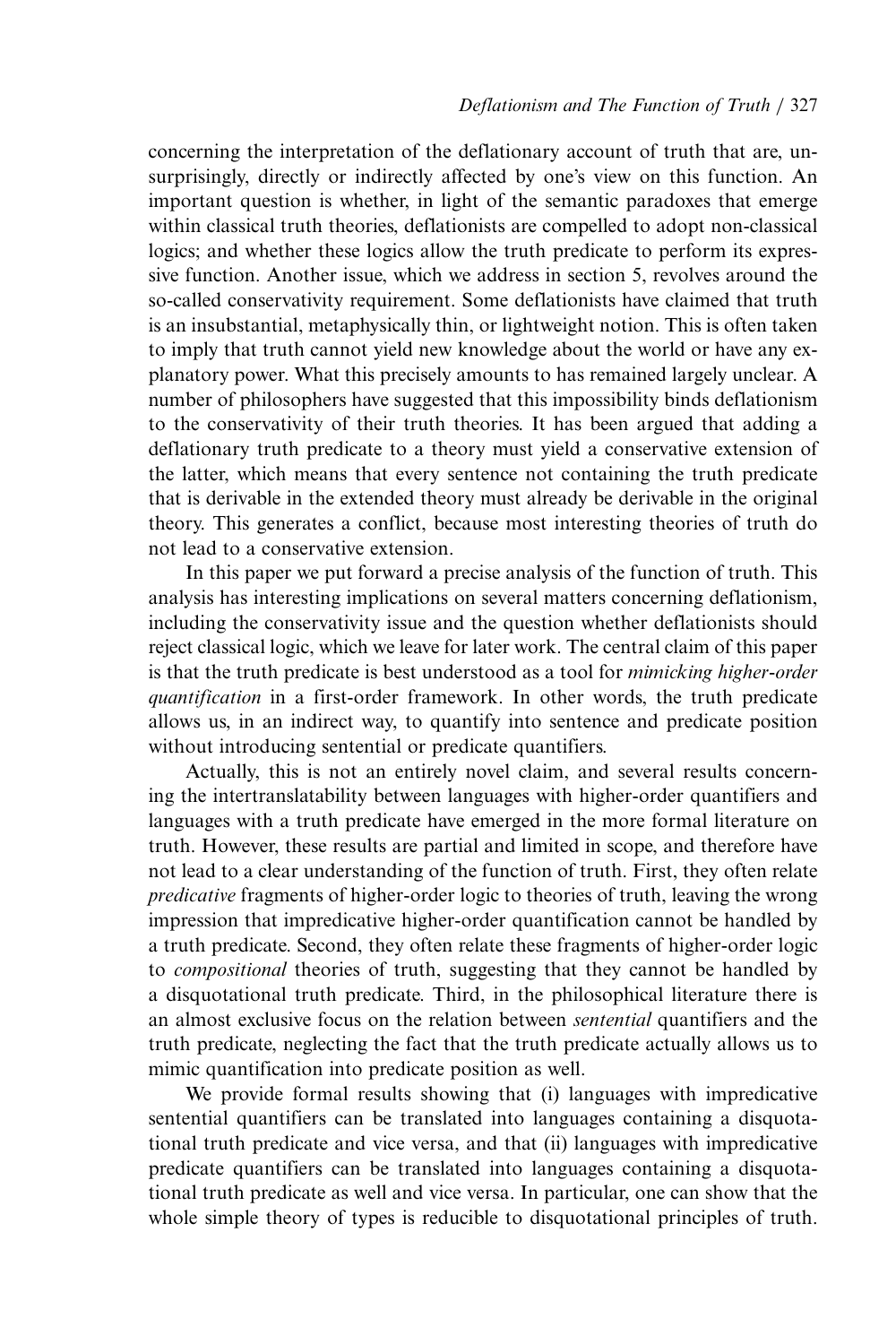Moreover, our results lead to natural answers concerning the conservativity debate. Roughly, if we are to understand the truth predicate as a tool for simulating higher-order quantification in a first-order framework, we should not expect that the addition of a truth predicate leads to a conservative extension because, in general, the addition of higher-order quantifiers does not lead to a conservative extension either.

This paper is organised as follows. In section 2 we briefly review and criticise some accounts of the expressive function of truth that one can find in the literature, and motivate our own approach, which we back up with formal results in sections 3 and 4. In section 3 we will show that languages with sentential quantifiers can be translated into languages containing a truth predicate and vice versa. In section 4 we will show that languages with predicate quantifiers can be translated into languages containing a truth predicate and vice versa. Since this paper is intended for a general philosophical audience, technicalities will be kept to a minimum. Formal details and proofs of our results can be found in our forthcoming companion paper "Truth and Higher-Order Quantification". In the penultimate section of the paper, we turn to the conservativity debate, arguing, as indicated above, that deflationists are not committed to the conservativity of their theories of truth. In the final section, we point to a number of further philosophical consequences of our results. A proper discussion of these consequences must be relegated to a separate paper.

# **2. The Function of the Truth Predicate**

Grammatically, the word 'true' works as an adjective in natural language. In the cases we are interested in it applies to sentences, propositions, statements, or other similar kinds of objects with propositional content. Accordingly, in the logical structure of sentences containing truth ascriptions, 'true' is in the vast majority of cases taken to be a predicate, with a few notable exceptions (cf. Grover *et al.* [9]). In this paper we follow the tradition.

Being a predicate, 'true' applies to noun phrases. When it's attached to a transparent name, i.e. to a name that allows us to read off the truth bearers they are names of, as in "'Caesar was murdered" is true' or 'It is true that Caesar was murdered', we say that the truth ascription is *explicit*. In those cases, the truth predicate seems redundant, for the same information could have been conveyed without it, simply by uttering 'Caesar was murdered'. It looks like the word 'true' is just being used for *emphasis*; it has merely a rhetorical or stylistic function.

By contrast, when the truth predicate is attached to a non-transparent name, its function can go beyond a matter of style. Although sentences like

Goldbach's conjecture is true (1) (1)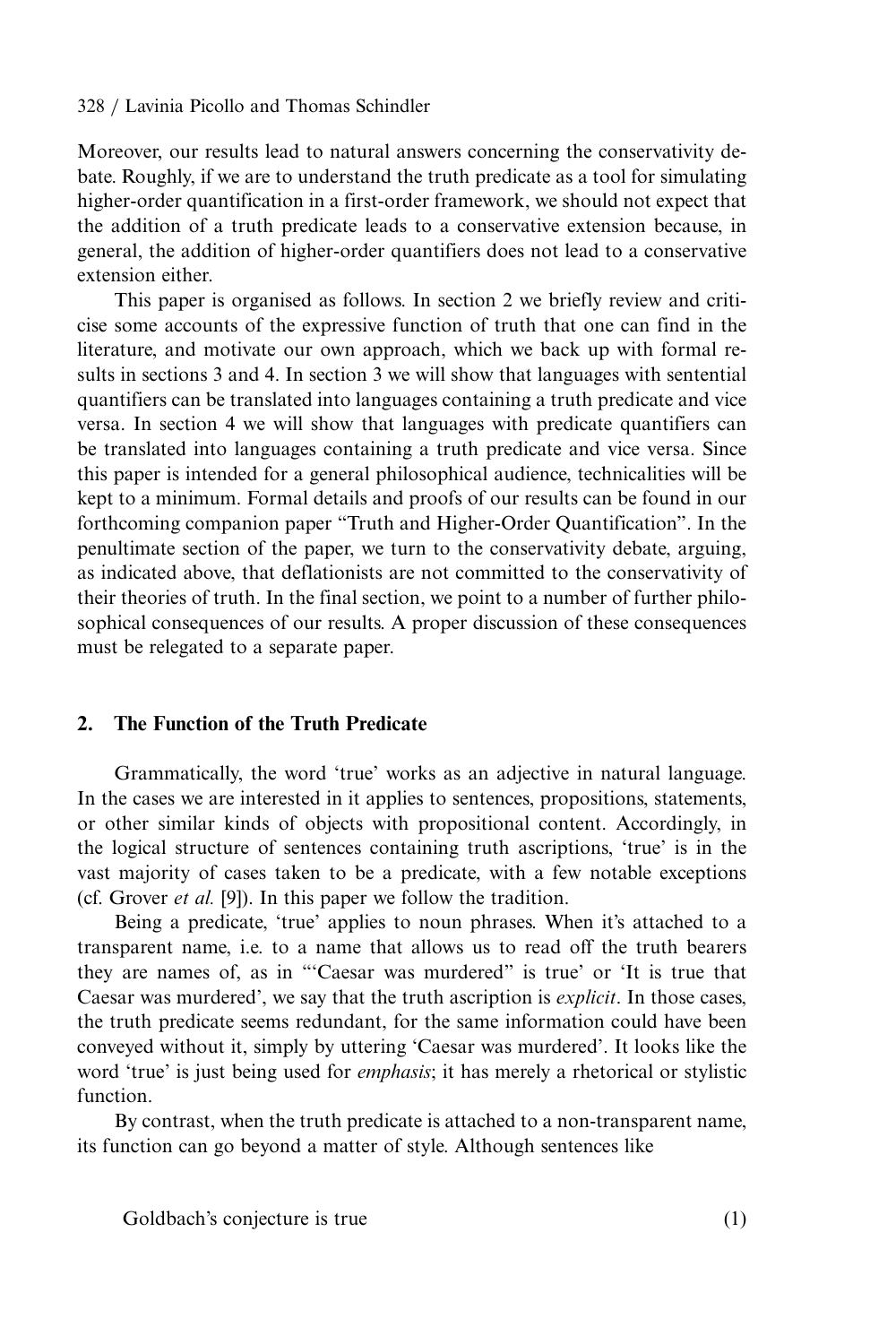are equivalent to the sentence they ascribe truth to, the truth predicate might not be as redundant and easily eliminable as before. For one might not be in a position to *explicitly articulate* Goldbach's conjecture, e.g. because one doesn't know its content, or because it would take too long to do so. Thus, it is often said that the truth predicate has an epistemic use, as well as a lazy use. Truth ascriptions like (1) are usually referred to as 'implicit' or 'blind' ascriptions. Similar effects can be achieved by a different kind of implicit ascription, in which the truth predicate is attached to general terms instead. They are often called 'generalisations' or 'general truth ascriptions'. These are, for instance,

The last thing Tarski said about truth is true

where a definite description is used to refer to the object we wish to ascribe truth to, or

Everything Tarski said about truth is true (2)

where a predicate is employed to restrict the class of objects we say are true. The last example differs from the previous ones in that truth is ascribed not just to one but to many sentences or propositions at once.

All the examples we have considered so far involve *finite truth ascriptions*, that is, truth is ascribed only to finitely many objects. When blind, these ascriptions are frequently described as devices for *indirect endorsement* or *indirect assertion*. However, none of these descriptions adequately reflects the nature of the function that the truth predicate is playing here. Endorsing or asserting the content of a sentence is just one among many other things one can do with a truth ascription of this kind. Certainly, one can endorse Goldbach's conjecture without explicitly articulating it, by affirming (1). But one can also *deny* the conjecture, by negating (1), *assume* it, by assuming (1), *state a necessary condition* for it, by embedding (1) in the antecedent of a conditional, etc., all without explicitly articulating Goldbach's conjecture. For similar reasons it would be misleading to limit the function of truth in blind ascriptions to the expression of agreement and disagreement. In blind ascriptions the truth predicate serves the more general purpose of allowing us to blindly or indirectly *express* the content of one or many sentences, without explicitly articulating these sentences.

This is also true of generalisations in which truth is ascribed to *infinitely* many objects, as in

or

Some theorems of arithmetic are true (4)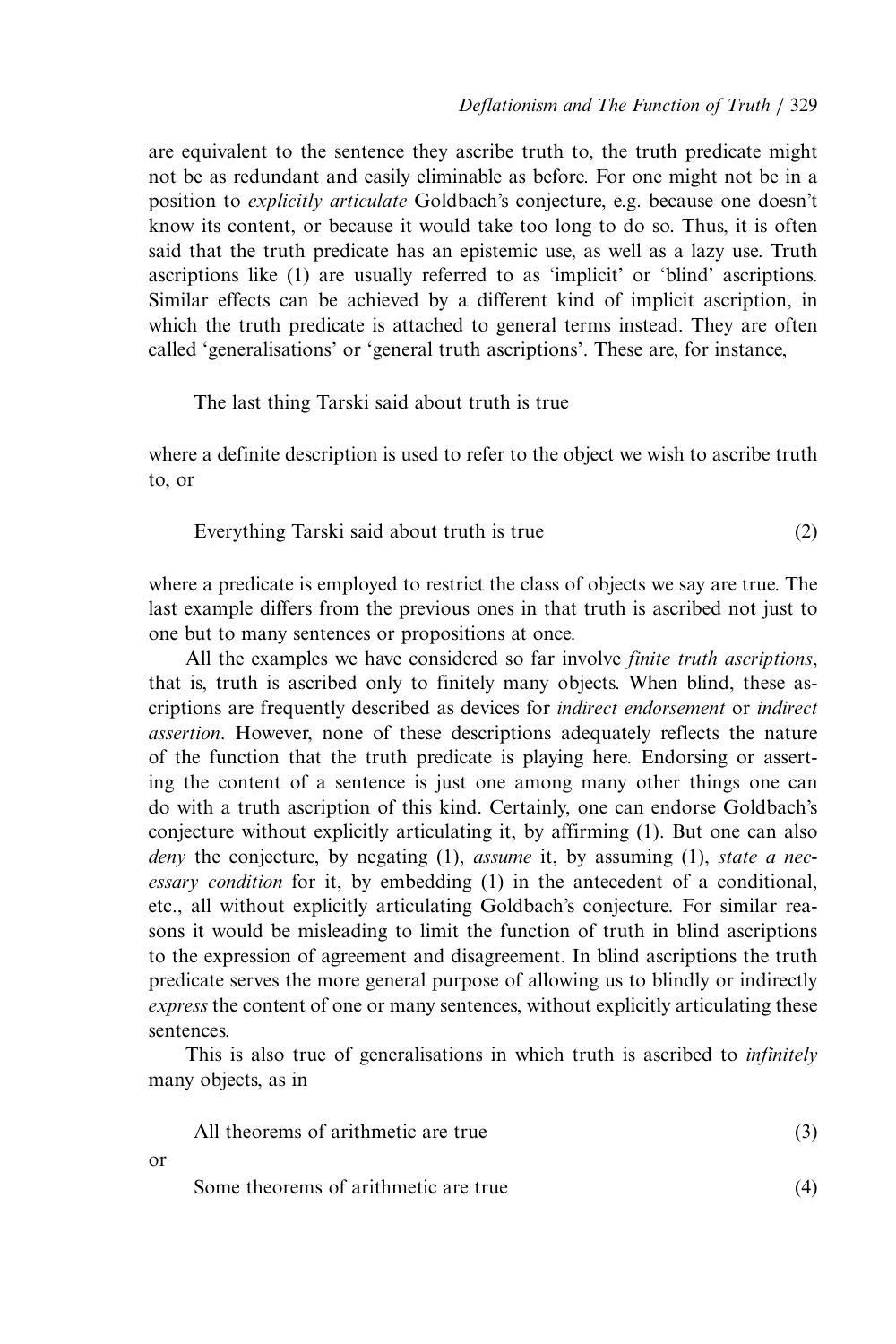We may call these generalisations 'infinite truth ascriptions'. Although they can also serve an epistemic function – for instance, when we don't know the infinitely many sentences we wish to ascribe truth to – they can hardly be said to have a lazy use. It's not out of laziness of explicitly articulating, e.g. the infinitely many theorems of arithmetic that we may use a sentence such as (3), but due to the actual impossibility of explicitly articulating them all. This impossibility entails an *indispensability* of some sort, that singles out the role of truth in infinite truth ascriptions as the most important one from a logical standpoint. In Quine's famous words,

We may affirm the single sentence by just uttering it, unaided by quotation or by the truth predicate; but if we want to affirm some infinite lot of sentences that we can demarcate only by talking about the sentences, then the truth predicate has its use. (Quine [27, p. 12])

In what sense does the truth predicate allow us to affirm (or express) an infinite lot sentences? A popular account has it that infinite truth ascriptions are equivalent to infinite conjunctions and infinite disjunctions (e.g. Putnam [26, p. 15)], Gupta [10, pp. 60-61], Horwich [20, p. 3)]). For example, Putnam writes:

If we wanted to say 'what he said is true', for example, we could say:

(1) [He said ' $p_1$ ' and  $p_1$ ] or [He said ' $p_2$ ' and  $p_2$ ] or ...

where the disjunction in (1) contains one disjunct for each sentence ' $p_i$ ' of the object language. But we *can't*, as a matter of fact, speak in infinite disjunctions. So instead we look for a finite expression equivalent to (1). Now,

(2) For some *x* he said *x* & *x* is true

will be equivalent to (1) provided for each  $i$  ( $i = 1, 2, 3, \ldots$ )

(3)  $\Delta p_i$  is true if and only if  $p_i$ 

is correct. But this is just Tarski's 'Criterion T'  $[\dots]$  [26, p. 15]

Similarly, this account has it that a generalisation like (3) is equivalent to the infinite conjunction '[If ' $p_1$ ' is a theorem of arithmetic then  $p_1$ ] and [If ' $p_2$ ' is a theorem of arithmetic then  $p_2$ ] and ...'

There is a sense in which this is correct: under the *intended interpretation* of the language, generalisations like (3) and the set of its instances have the same truth conditions, because the range of the quantifier is precisely the class of sentences of the language under consideration. From a logical point of view, however, understanding these generalisations as infinite conjunctions is as misguided as understanding any general claim as the infinite conjunction of its instances. Quantifiers and infinite conjunctions serve the common purpose of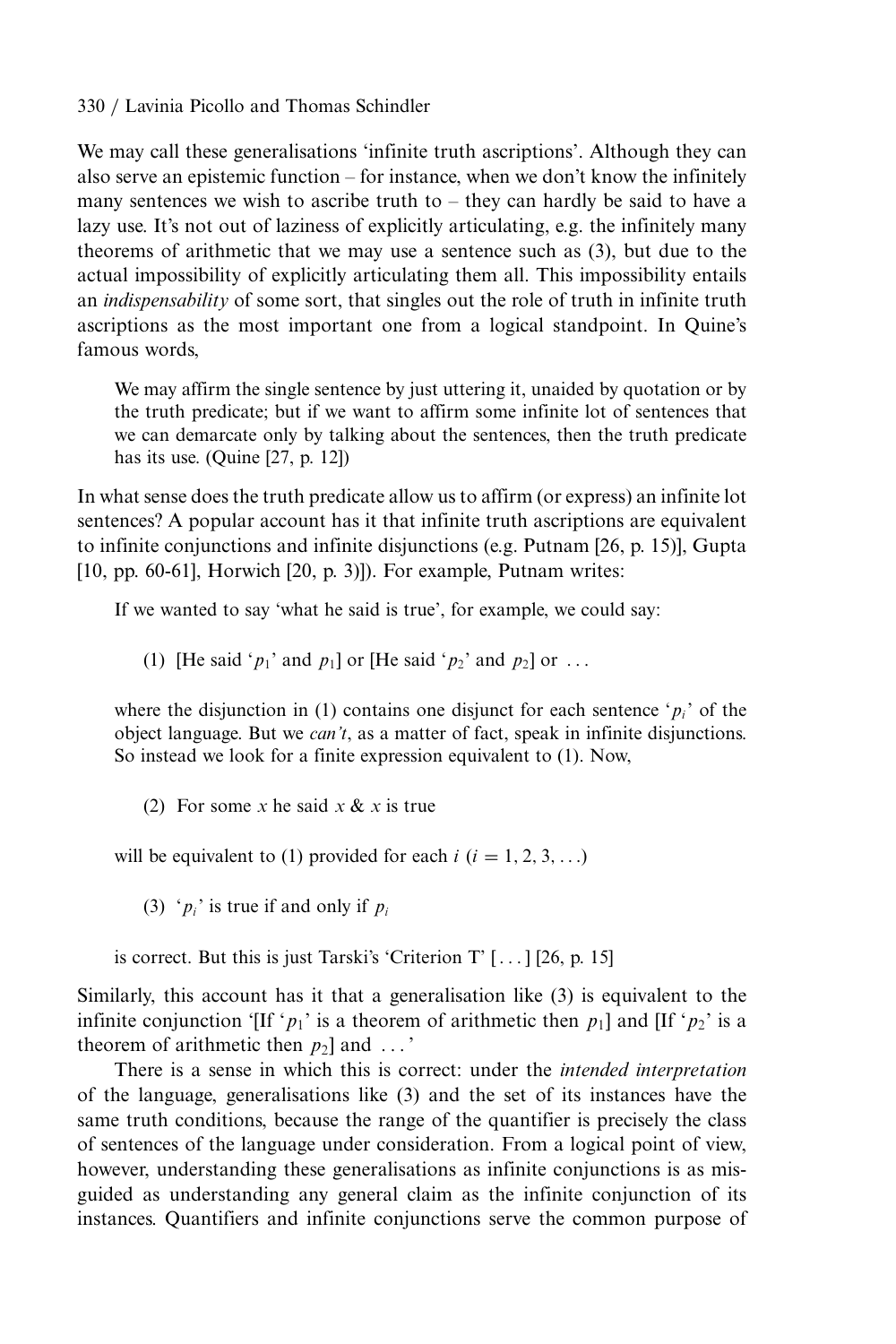collecting infinite information into one single expression, but do so in different ways. Their inferential behaviour diverges in several respects, and so does their meaning. For one thing, quantified claims may belong themselves to the range of their own quantifiers, whereas infinite conjunctions and disjunctions are not allowed to have themselves as proper subformulae. For another, unlike infinite conjunctions, universal generalisations are not generally entailed by the class of their instances, due to compactness considerations.

In light of these issues, Halbach [11], [14] has suggested an alternative way of understanding Quine's talk of 'affirming some infinite lot of sentences'. In order to avoid problems with the semantic paradoxes, Halbach limits his attention to sentences that do not contain the truth predicate themselves, that is, he works with a restricted version of the T-schema. Consider sentence (3) again. Given the (restricted) T-schema, (3) implies all sentences of the form:

If 
$$
p'
$$
 is a theorem of arithmetic then  $p$  (5)

Of course, (3) is not the only sentence that will imply them; any contradiction will do the same job. But, as Halbach observes, (3) implies no sentence in the language without the truth predicate that does not already follow from some instances of (5). In other words, given the T-schema, (3) and the set of all instances of (5) are *equivalent in their truth-free consequences*. One can say, then, that the general truth ascription (3) *finitely axiomatises* the infinitely many instances of (5) relative to the T-schema.

While this is an insightful observation, it falls short of providing a full analysis of the role the truth predicate plays in infinite truth ascriptions. First, as we observed in [25], the equivalence of the truth-free consequences of generalisations like (3) and those of the set of instances of (5) can be established using only one direction of the T-schema, namely, its elimination half,

If 'p' is true, then 
$$
p
$$
 (T-Out)

That is, (3) finitely axiomatises the set of sentences of the form (5) relative to T-Out alone. This seems to indicate that there is something missing in Halbach's account. Second, the account is silent on the expressive function of truth when generalisations like (3) are embedded in a conditional or conjoined with another sentence.<sup>1</sup> Third, an account of the role of the truth predicate in infinite generalisations should also be able to explain its utility if we want to generalise on sentences that contain the truth predicate themselves. A natural extension of Halbach's approach to cases in which the sentences *p* may contain the truth predicate themselves would require that the general truth ascription and the set of its 'instances' have the same consequences *simpliciter*. Since the general truth ascription is a consequence of itself, this means the set of its 'instances' would need to imply the generalisation as well. However, again, this is not generally to be expected.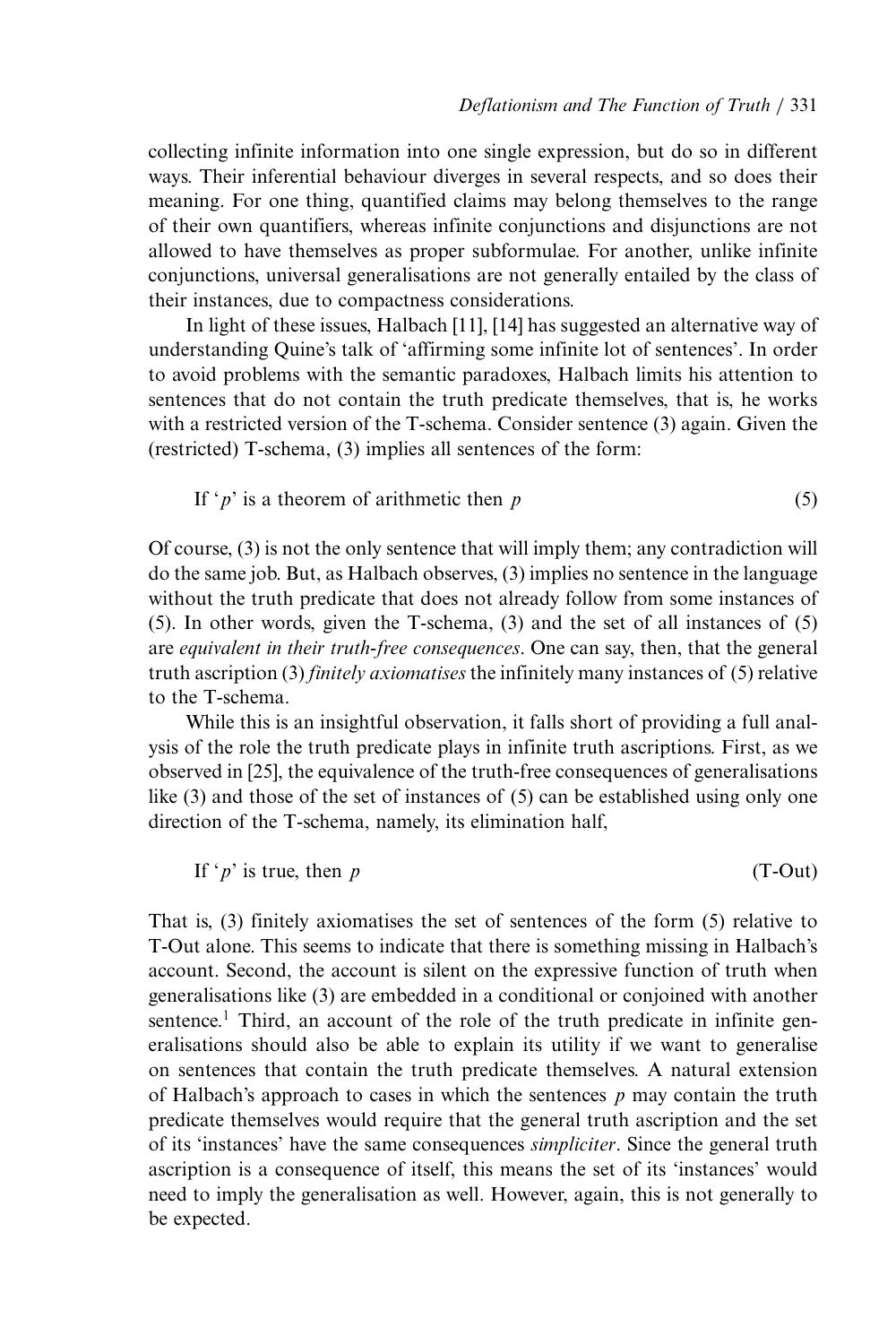But then what role is the truth predicate playing in infinite truth ascriptions? The following quote by Quine is insightful:

We can generalise on 'Tom is mortal', 'Dick is mortal', and so on, without talking of truth or of sentences; we can say 'All men are mortal'. We can generalize similarly on 'Tom is Tom', 'Dick is Dick', '0 is 0', and so on, saying 'Everything is itself'. When on the other hand we want to generalize on 'Tom is mortal or Tom is not mortal', 'Snow is white or snow is not white', and so on, we ascend to talk of truth and of sentences, saying 'Every sentence of the form '*p* or not *p*' is true', or 'Every alteration of a sentence with its negation is true'. What prompts this semantic ascent is not that 'Tom is mortal or Tom is not mortal' is somehow about sentences while 'Tom is mortal' and 'Tom is Tom' are about Tom. All three are about Tom. We ascend only because of the oblique way in which the instances over which we are generalizing are related to one another. [27, p. 11]

We can learn two lessons from this passage. First, the truth ascription 'All sentences of the form " $p$  or not  $p$ " are true' is to the instances of the law of excluded middle what 'All men are mortal' is to its corresponding instances, that is, 'Tom is mortal', 'Dick is mortal', and so on. Thus, the relation between an infinite truth ascription and its corresponding 'instances' is akin to the relation, not between a conjunction and its conjuncts, or between an axiomatisation and the sentences it axiomatises, but between a universal claim and its instances.

Second, and more importantly, the truth predicate allows us (indirectly) to generalise on a syntactic position that first-order quantifiers are incapable of, namely, that of a sentence. We cannot replace the clause 'Tom is mortal' in 'Tom is mortal or Tom is not mortal' with a pronoun (or variable) – or rather, we cannot do so in English (or in a first-order language). Of course, this is just a contingent fact about English. We can imagine an alternative history in which English developed in such a way that pronouns can occur in sentential positions while still referring back to the quantifiers, and we can devise artificial languages that do contain sentential variables and quantifiers. The point is that such quantifiers can be dispensed with in the presence of a truth predicate. Given that each sentence  $p$  is equivalent to " $p$ " is true', we can substitute 'Tom is mortal' with "'Tom is mortal" is true', yielding

'Tom is mortal' is true or 'Tom is mortal' is not true

Since in the displayed sentence the clause 'Tom is mortal' is mentioned rather than used, we can replace the term by a variable, yielding ' $x$  is true or  $x$  is not true', and that in turn allows us to formulate the generalisation 'For every sentence  $x$ ,  $x$  is true or  $x$  is not true'. Thus, the truth predicate allows us, in combination with our ordinary quantifiers, to quantify (indirectly) into sentence position – circumventing the need to introduce sentential quantifiers, i.e. quantifiers that directly bind sentence places in our language. *This is the nature of the role that the truth predicate plays both in finite and infinite truth ascriptions*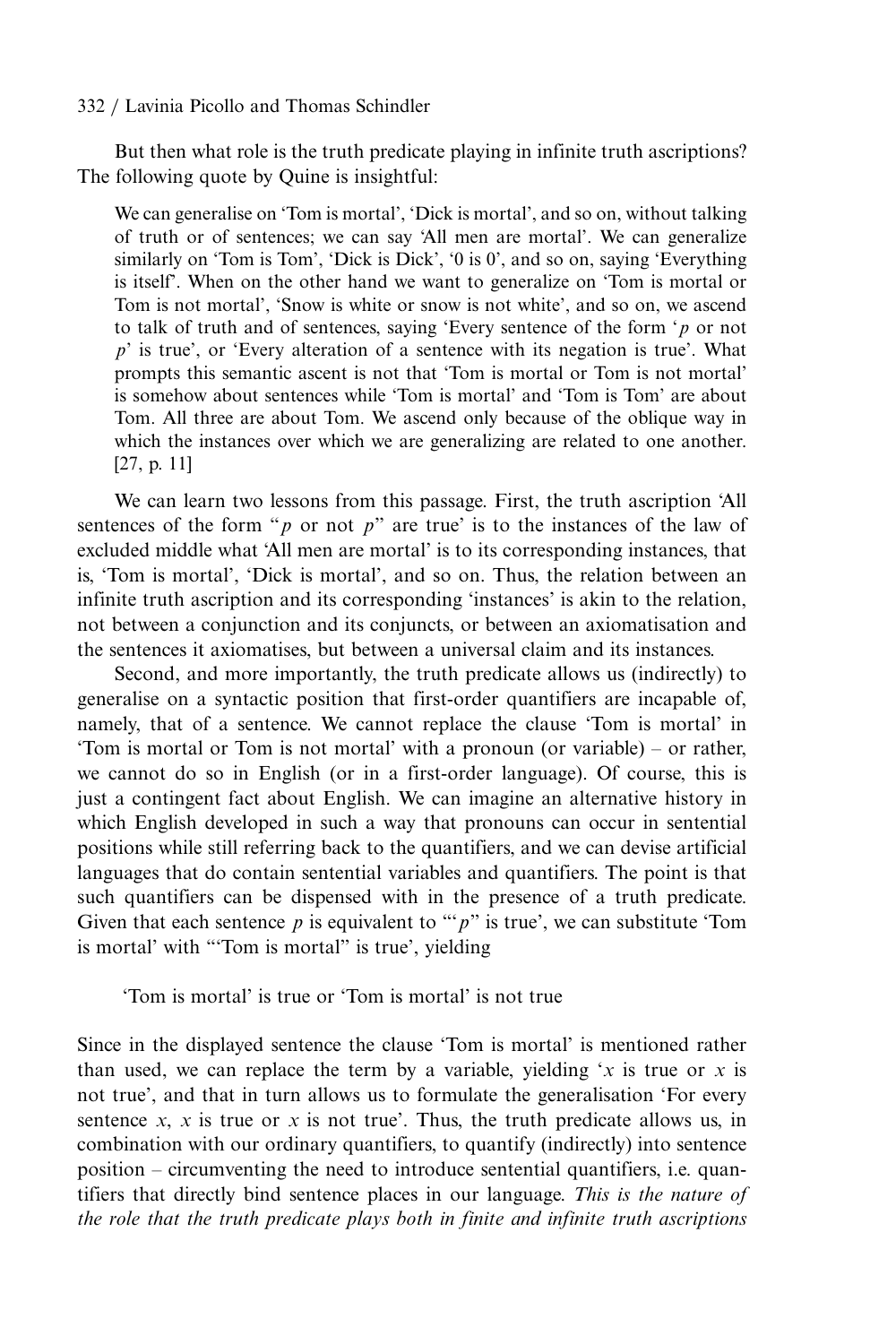*according to deflationism.* The truth predicate is a useful syntactic restructuring device. Its value stems from the ungrammatical character of sentential quantification in English, and the ubiquity of first-order languages in science and philosophy. We may say, following Horwich [20, p. 125], that 'the value of our concept of truth [is] that it provides, *not the only way*, but a relatively 'cheap' way of obtaining the problematic generalizations– the way actually chosen in natural language' (our emphasis).

The idea that the truth predicate allows for quantification into sentence position was anticipated by Ramsey, who claimed that truth could be eliminated if sentential quantifiers were in our toolbox [28, p. 158]. Akin ideas can also be found, for instance, in Tarski [33] (cf. Carnap [4, p. 50]), where a definition of truth in terms of sentential quantifiers is considered (and ruled out for technical reasons); in Grover [8] and Grover *et al.* [9], who equate sentential quantifiers and the truth predicate by ascribing both a prosentential role; and in Azzouni [2], [3], who replaces the truth predicate with a special kind of quantifier which simultaneously binds variables in sentential and nominal position.

In the next section we will present a formal result that languages with sentential quantifiers can be translated into languages with a disquotational truth predicate and vice versa. This translation is novel as it preserves not only theorems but also *inferences*, as well as it improves upon earlier results in that it shows that the truth predicate can even handle *impredicative* sentential quantification, i.e. quantification of sentences that contain themselves sentential quantifiers.

However, mimicking sentential quantification does not exhaust the capacity of a disquotational truth predicate: it also allows us to mimic quantification into predicate position. This often overlooked fact has far-reaching consequences. Consider again the sentence

| Tom is mortal |
|---------------|
|               |

First-order languages do not allow us to generalise on the syntactic position of predicates, and natural languages such as English do not allow us to do so in general either. Again, this is just a contingent fact about English. If we want to generalise predicate places, we can turn to some artificial framework such as the language of second-order logic or its infinite iteration, the simple theory of types. In such languages, we can formulate sentences such as ∃*X X*(Tom). But we can turn to the truth predicate as well to achieve a similar effect. Disquotation implies that (6) is equivalent to

'Tom is mortal' is true

Since the sentence 'Tom is mortal' is the result of concatenating the name 'Tom' with the predicate 'is mortal', (6) is also equivalent to

The concatenation of 'Tom' with 'is mortal' is true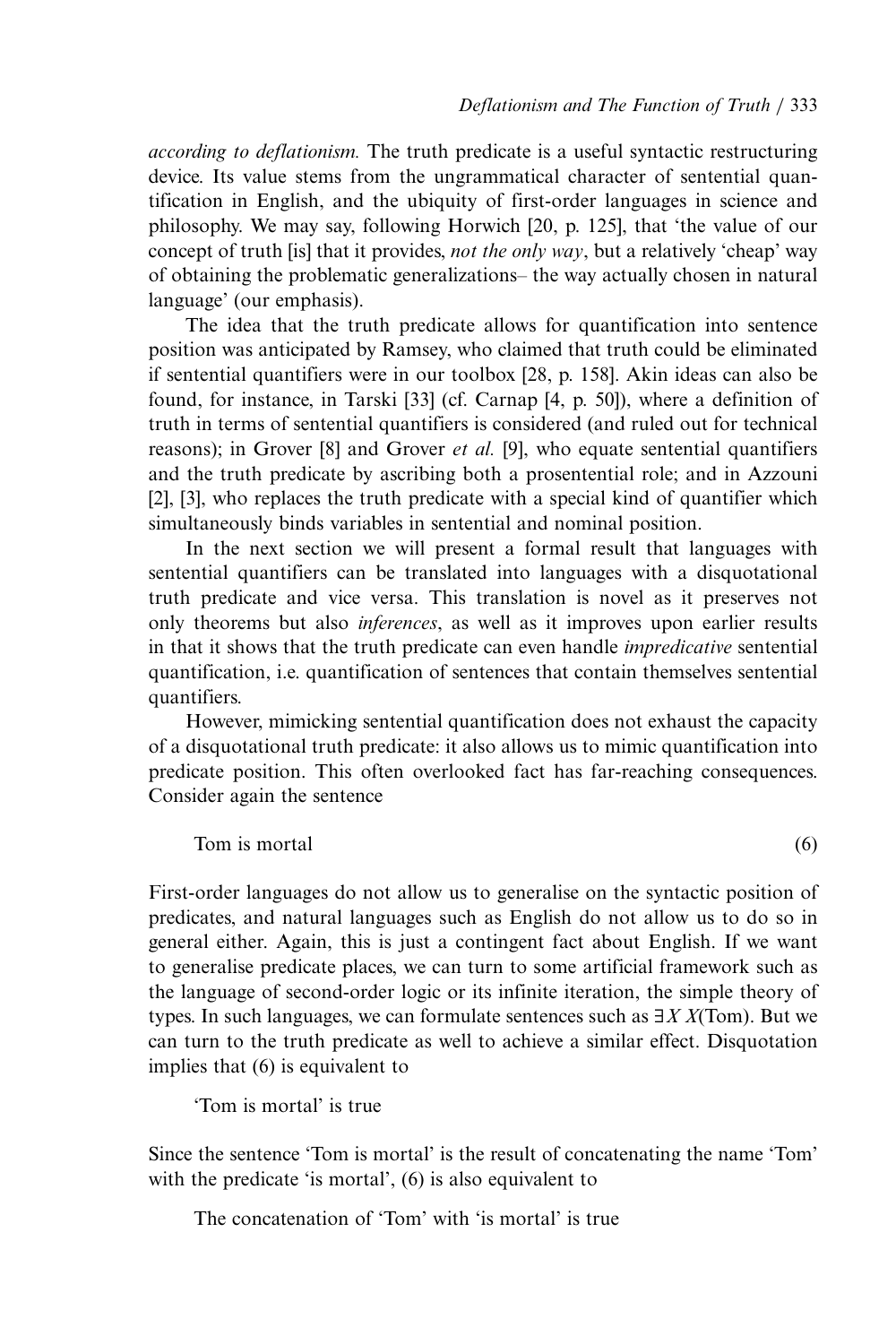In the last formula, the predicate 'is mortal' is mentioned rather than used, so we can replace the term with a variable – allowing us to say, for example,

There is a predicate  $x$  such that the concatenation of 'Tom' with  $x$  is true

This statement corresponds in an obvious way to the second-order sentence ∃*X X*(Tom).

In the section 4 we will present a formal result that languages with *impredicative* predicate quantifiers can be translated into languages with a disquotational truth predicate and vice versa. But before moving on to the next section, there is a restriction that is worth pointing out. Truth theories can handle quantification into predicate position by talking about the concatenation of certain terms with certain formulas being true, as indicated above. But this means that truth theories can only simulate predicate quantification for those languages that contain a name for each individual in the domain of the first-order quantifiers – thus, the domain needs to be countable. However, this restriction can be dropped if we operate with a satisfaction predicate instead of a truth predicate.

## **3. Truth and Sentential Quantification**

We proceed with the presentation of our formal results connecting truth predication and quantification into sentence position. As this paper is intended for a general philosophical audience, we will keep our exposition as simple as possible, deferring a detailed presentation of our results to our companion paper "Truth and Higher-Order Quantification". However, technicalities cannot be avoided altogether: technically less inclined readers may skim through the following material, focusing merely on the definition of the higher-order theory QPL, the definition of the truth theory  $UTB[\tau]$ , and Theorem 1, which relates the two.

Let  $\mathcal L$  be a first-order language with the usual logical vocabulary including identity and possibly enumerably many non-logical operators  $\square_1,\ldots,\square_n,\ldots$  We will be interested in several extensions of  $\mathcal{L}$ . The first extension,  $\mathcal{L}_{\Omega}$ , is the result of augmenting  $\mathcal L$  with sentential variables  $\alpha_i$  for each natural number *i*. Every sentential variable  $\alpha_i$  is a formula of  $\mathcal{L}_{\Omega}$  and, if  $\varphi$  is a formula of  $\mathcal{L}_{\Omega}$ , so is  $\forall \alpha_i \varphi$ . The existential sentential quantifier can be defined in terms of the universal quantifier and negation, as usual. Sometimes we write  $\alpha, \beta, \ldots$  instead of  $\alpha_0, \alpha_1, \ldots$ , for readability.

We extend classical first-order logic with sentential quantifiers by adding the following rules to the calculus:

$$
(\forall \alpha I) \frac{\varphi}{\forall \alpha_i \varphi} \qquad (\forall \alpha E) \frac{\forall \alpha_i \varphi}{\varphi[\psi/\alpha_i]}
$$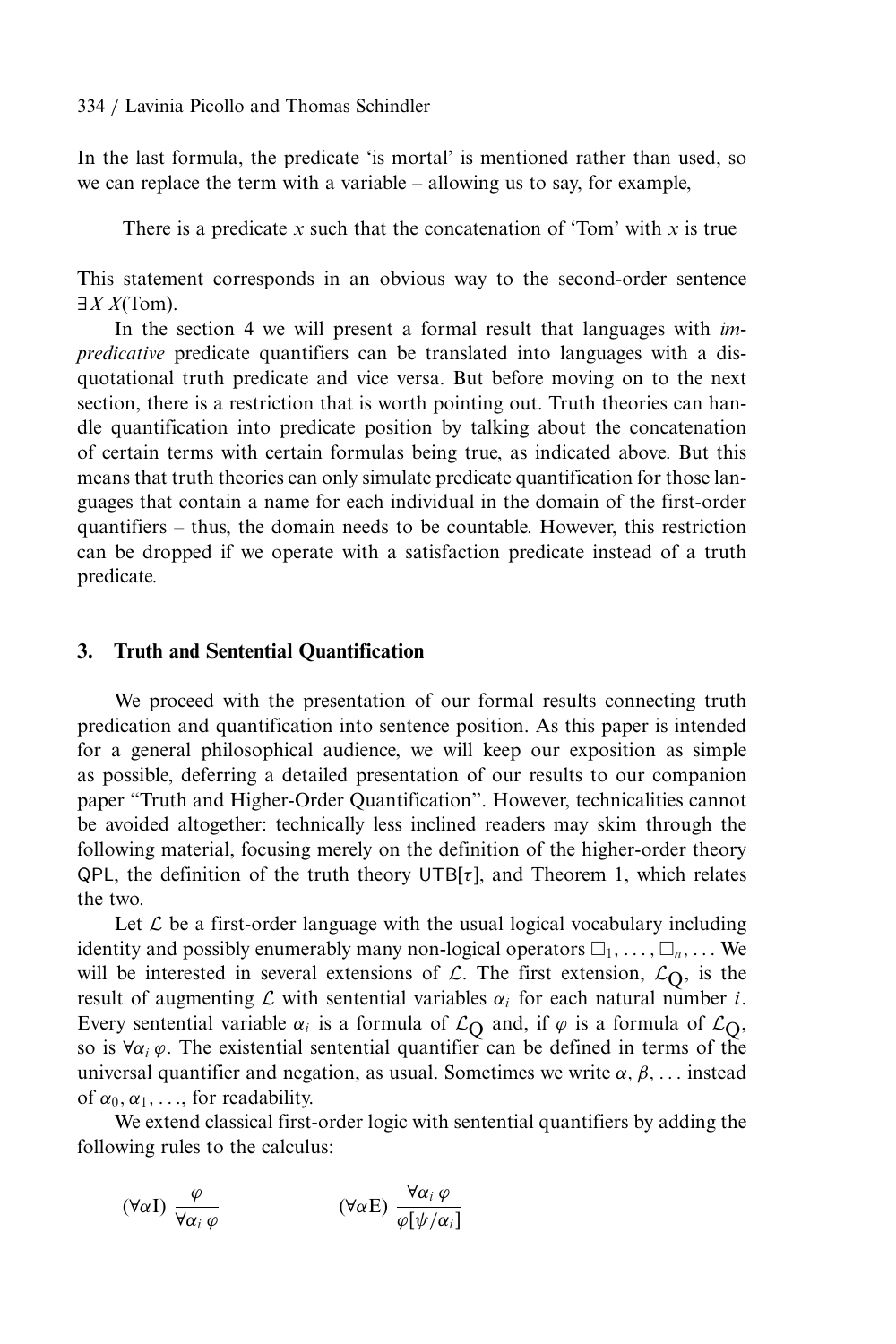provided that  $\alpha_i$  in ( $\forall \alpha I$ ) is arbitrary and  $\psi$  is free for  $\alpha_i$  in  $\varphi$  in ( $\forall \alpha E$ ). In  $(\forall \alpha E)$ ,  $\psi$  can be any formula of the language without free individual variables, as sentential variables are intended to range over sentences.  $\psi$  may, however, contain any number of bound individual variables and any number of free and bound sentential variables. Let QPL be the extension of first-order logic with the rules ( $\forall \alpha I$ ) and ( $\forall \alpha E$ ), plus Necessitation and the K-axiom for each of the operators  $\Box_1, \ldots, \Box_n \Box_1, \ldots, \Box_n$ .

It is easy to see that  $(\forall \alpha E)$  entails the following comprehension principle:

$$
\exists \alpha \, (\alpha \leftrightarrow \varphi) \tag{Sentential comprehension schema}
$$

where  $\alpha$  doesn't occur free in  $\varphi$ . Again,  $\varphi$  may contain any number of bound individual variables and any number of free and bound sentential variables, though no free individual variables. In other words, the Sentential comprehension schema is highly impredicative, and so is  $(\forall \alpha E)$ . Of course, if one preferred to work within a predicative framework, one could simply restrict ( $\forall \alpha E$ ) to formulas  $\psi$  containing no bound sentential variables (and perhaps no free sentential variables either). In this system the Sentential comprehension schema will also be restricted to such expressions.

We can turn to QPL to generalise into sentence position in the expected way. For instance, we can express that every sentence of the form  $\varphi \vee \neg \varphi$  is true, as in Quine's example, by the formula  $\forall \alpha \, (\alpha \vee \neg \alpha)$ . Here,  $\alpha$  can be instantiated with any formula of  $\mathcal{L}_{\Omega}$  (not containing free individual variables), including the sentence  $\forall \alpha \ (\alpha \lor \neg \alpha)$  itself. We might also want to express more contingent matters, e.g. that everything Angela Merkel said about the refugee crisis is true. To do so we may take a monadic operator  $\Box$  of language to apply only to sentences about the refugee crisis uttered by Angela Merkel (and their logical consequences) and write  $\forall \alpha (\Box \alpha \rightarrow \alpha)^2$ . Note that the same effect can hardly be achieved using predicates instead of operators, for sentential variables are formulas and predicates can only be syntactically attached to terms.<sup>3</sup>

Since we want to relate languages with sentential quantifiers to languages with a truth predicate, let us proceed by describing the latter. As truth applies to specific objects, the truth bearers, formal principles of truth are normally not formulated directly over logic, but over an underlying theory that has names for those objects and proves facts about them. As is usual in the literature on formal theories of truth, we choose sentences as truth bearers. Should propositions be preferable to sentences, one could understand our truth predicate as applying not directly to the sentences but to what these sentences express. As a consequence, our underlying system will be a theory of syntax, which we assume to be sufficiently rich to be able to interpret a decent amount of arithmetic, as is usual – interestingly, we need not assume that principles of induction are available in the syntax theory. Let  $\mathcal{L}_T$  be the result of augmenting  $\mathcal L$  with unary predicates T, for truth, and D, for the domain of objects *L* talks about, and the vocabulary needed to formulate a theory of syntax,  $\Sigma$ , for the whole language, including a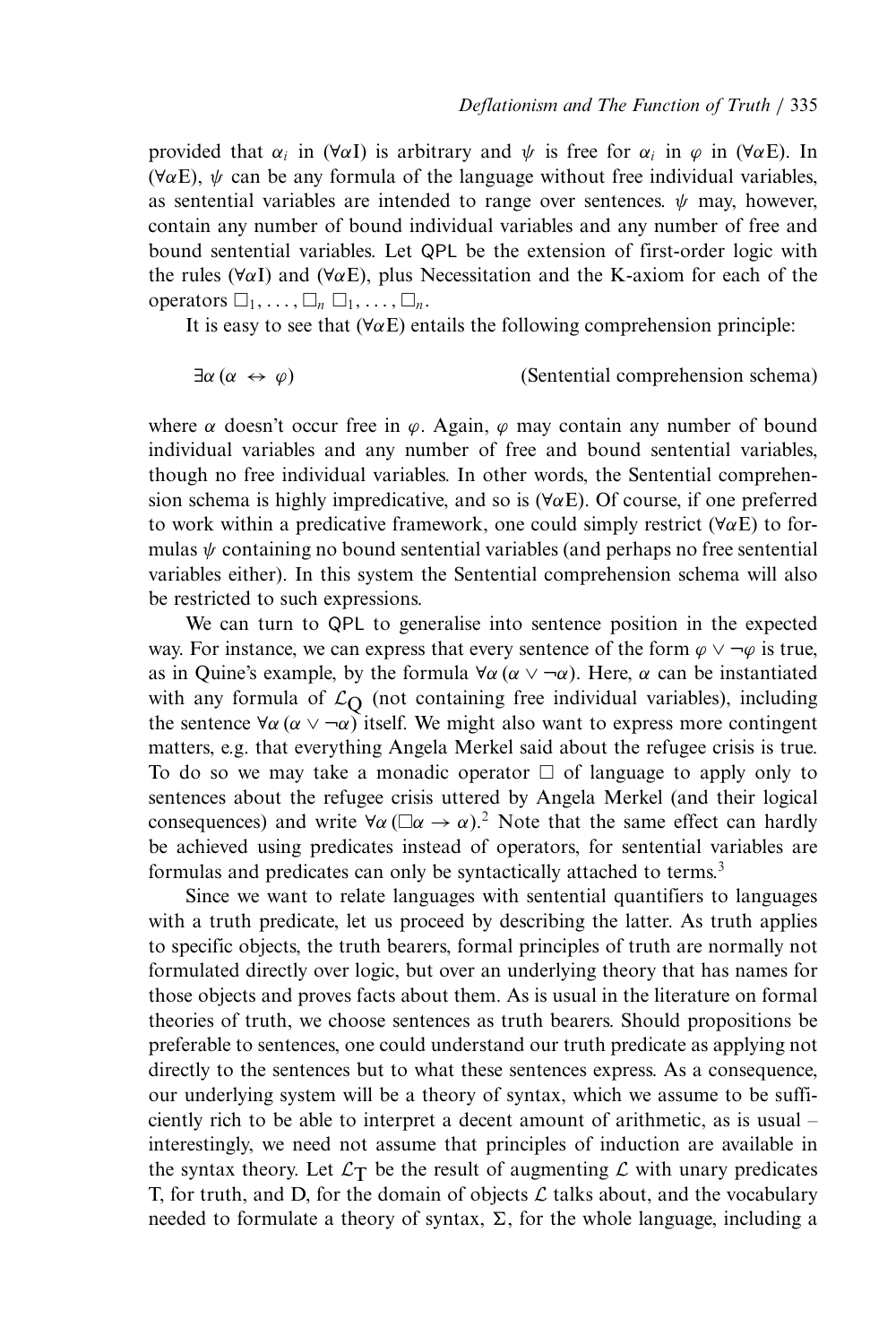unary predicate S for the domain of the syntax theory. To keep the ontology of  $\mathcal L$  apart from the syntactic objects  $\Sigma$  brings about, we assume all axioms in  $\Sigma$ are relativised to S.

It is possible to show that there exists an effective translation,  $\tau$ , of expressions of  $\mathcal{L}_{\mathbf{Q}}$  into expressions of  $\mathcal{L}_{\mathbf{T}}$  that has the following natural properties. First, atomic formulas of the form  $Pt_1 \ldots t_n$  are translated into  $\bigwedge D(\bar{t}) \rightarrow$ *Pt*<sub>1</sub> ... *t<sub>n</sub>* and their negations into  $\bigwedge D(\tilde{t}) \rightarrow \neg Pt_1 \dots t_n$ , where D (as mentioned above) is a predicate applying to all and only those objects in the domain of things that *L* talks about, and  $\bigwedge D(\bar{t})$  is short for  $D(t_1) \wedge ... \wedge D(t_n)$  (and similarly for other predicates). This relativisation is required because the quantifiers of the target language  $\mathcal{L}_T$  range over both the objects of  $\mathcal L$  and those of the syntax theory.

Second, sentential variables  $\alpha$  are translated into  $Trsl(x) \rightarrow Tx$  and their negations into Trsl(*x*)  $\rightarrow$   $\neg$ T*x*. Here, Trsl(*x*) is a predicate of  $\mathcal{L}_{\mathbf{T}}$  that applies exactly to (the codes of) those formulas of  $\mathcal{L}_{\mathsf{T}}$  that are translations of formulas of *L*Q under τ<sup>4</sup> Again, this relativisation is required because as  $L_T$  contains the vocabulary of the syntax theory, its quantifiers range over more sentences than the sentential quantifiers of the original language *L*Q. In order to preserve all inferences, the truth predicate only needs to apply to (the translation of) sentences of the original language. However, putting the relativisation aside, note that our translation replaces each sentential variable with a truth ascription to a first-order variable, restructuring expressions just as we anticipated in the previous section. Soon we will show how this truth predicate, combined with ordinary quantifiers and disquotational principles, actually allows us to quantify into sentence position just like sentential quantifiers.

Finally, the translation of complex formulas is determined by their logical structure: for example,  $\varphi \wedge \psi$  is translated as  $\tau(\varphi) \wedge \tau(\psi)$ , while  $\neg(\varphi \wedge \psi)$ is translated as  $\tau(\neg\varphi) \vee \tau(\neg\psi)$ .  $\forall \alpha \varphi$  is translated as  $\forall x \tau(\varphi)$ , while  $\neg \forall \alpha \varphi$  is translated as  $\exists x \tau (\neg \varphi)$ .<sup>5</sup>

We now introduce a truth theory that is able to simulate the logic of QPL. Let UTB[ $\tau$ ] be the truth theory formulated in  $\mathcal{L}_T$  that results from extending the syntax theory  $\Sigma$  with all instances of the following schema:

$$
\forall \vec{x} \left( \bigwedge \text{Trsl}(\vec{x}) \to (\text{T}^{\lceil} \varphi(\dot{\vec{x}})^{\rceil} \leftrightarrow \varphi(\vec{x})) \right) \tag{UTB}[\tau])
$$

where  $\varphi$  is a formula in the range of  $\tau$ . Here,  $\vec{x}$  is short for  $x_1, \ldots, x_n$  and the dot in T<sup> $\Gamma \varphi(\dot{\vec{x}})$ <sup>T</sup> indicates that the variables  $\vec{x}$  are bound by the quantifiers  $\forall \vec{x}$ .</sup>

The reason why the variables  $\vec{x}$  are relativised to the predicate Trsl is straightforward: the formula  $\varphi$  is a translation of some formula  $\psi$  of  $\mathcal{L}_{\Omega}$ . The variables  $\vec{x}$  correspond to the free sentential variables  $\vec{\alpha}$  that may occur in  $\psi$ . Since the sentential variables  $\vec{\alpha}$  range over sentences of  $\mathcal{L}_{\Omega}$ , the corresponding variables  $\vec{x}$  need to range over the translation of sentences of  $\mathcal{L}_{\Omega}$ , if our translation is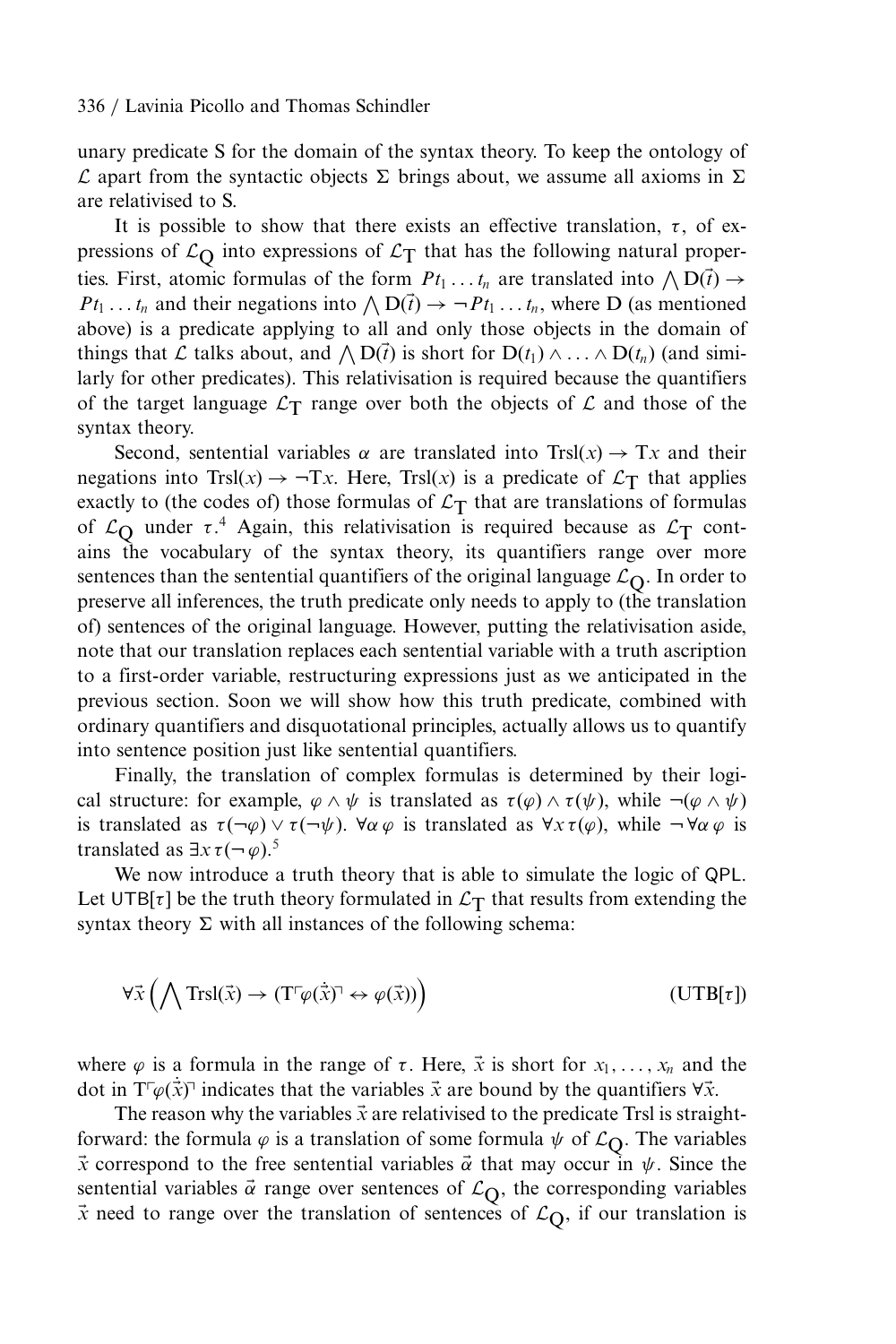to preserve inferences. That this is indeed so is the content of the following fundamental result of this section.

**Theorem 1** If  $\varphi_1, \ldots, \varphi_n, \psi$  are formulas of  $\mathcal{L}_{\mathbf{O}}$  then there is a derivation of  $\psi$ from  $\varphi_1, \ldots, \varphi_n$  in QPL if and only if  $\tau(\psi)$  is derivable from  $\tau(\varphi_1), \ldots, \tau(\varphi_n)$ in UTB $[\tau]$ .

This shows that any inference that we can draw using sentential quantifiers can be mimicked in a language with a disquotational truth predicate in a fairly natural way, that is, roughly as it was described in the previous section. This means one can use our theory of truth as a higher-order logic. In particular, if  $\Gamma$  is a theory formulated in  $\mathcal{L}_{\mathbf{O}}$ , then  $\psi$  is a theorem of  $\Gamma$  if and only if  $\tau(\psi)$  can be derived from  $\tau(\Gamma)$ , i.e. the set of translations of all non-logical axioms of  $\Gamma$ . Theorem 1 also entails the consistency of our truth theory UTB[ $\tau$ ]. Moreover, one can show that  $\text{UTB}[\tau]$  is sound, in the sense of having a standard model for the underlying syntax theory (see our companion paper [Authors] for a proof).

Note also that an analogous result holds between predicative fragments of QPL, where the Sentential comprehension schema is restricted to formulae not containing sentential quantifiers (and possibly no free variables), and subsystems of UTB[ $\tau$ ] in which the instances of disquotation are restricted to the corresponding translations. In the specific case where no free variables are allowed in the instances of the comprehension schema, the corresponding theory of truth will be a typed system. However, as soon as free variables are permitted, the truth system needs to be type-free.

We do not necessarily recommend  $UTB[\tau]$  as the ultimate truth theory, as it's rather artificial, being parasitic on  $\mathcal{L}_{\Omega}$ . However, it is good enough to make our philosophical point. Having instances of disquotation for every translation allows us to *mimic* quantification into sentence position ranging over sentences of  $\mathcal{L}_{\Omega}$ . This point can be generalised in an obvious way. If a truth theory contains instances of (uniform) disquotation for a certain class of sentences, one may say it enables quantification into sentence position ranging over this class. This, we would like to suggest, is the nature of the function of truth deflationists have in mind when they claim the truth predicate allows us to 'affirm some infinite lot of sentences'.

Of course, one has to be careful not to fall prey to paradoxes. To quantify over absolutely every sentence of the language including those containing the truth predicate, an unrestricted version of disquotation is required. Since in classical logic this principle leads to contradiction in combination already with a fairly weak syntax theory, one must adopt a weaker logic instead. However, note that not every logical system that guarantees consistency would do. One must take care that the rules and principles required to allow the truth predicate to perform its function still hold and, further more, one should ponder costs and benefits of adopting a weaker notion of logical consequence.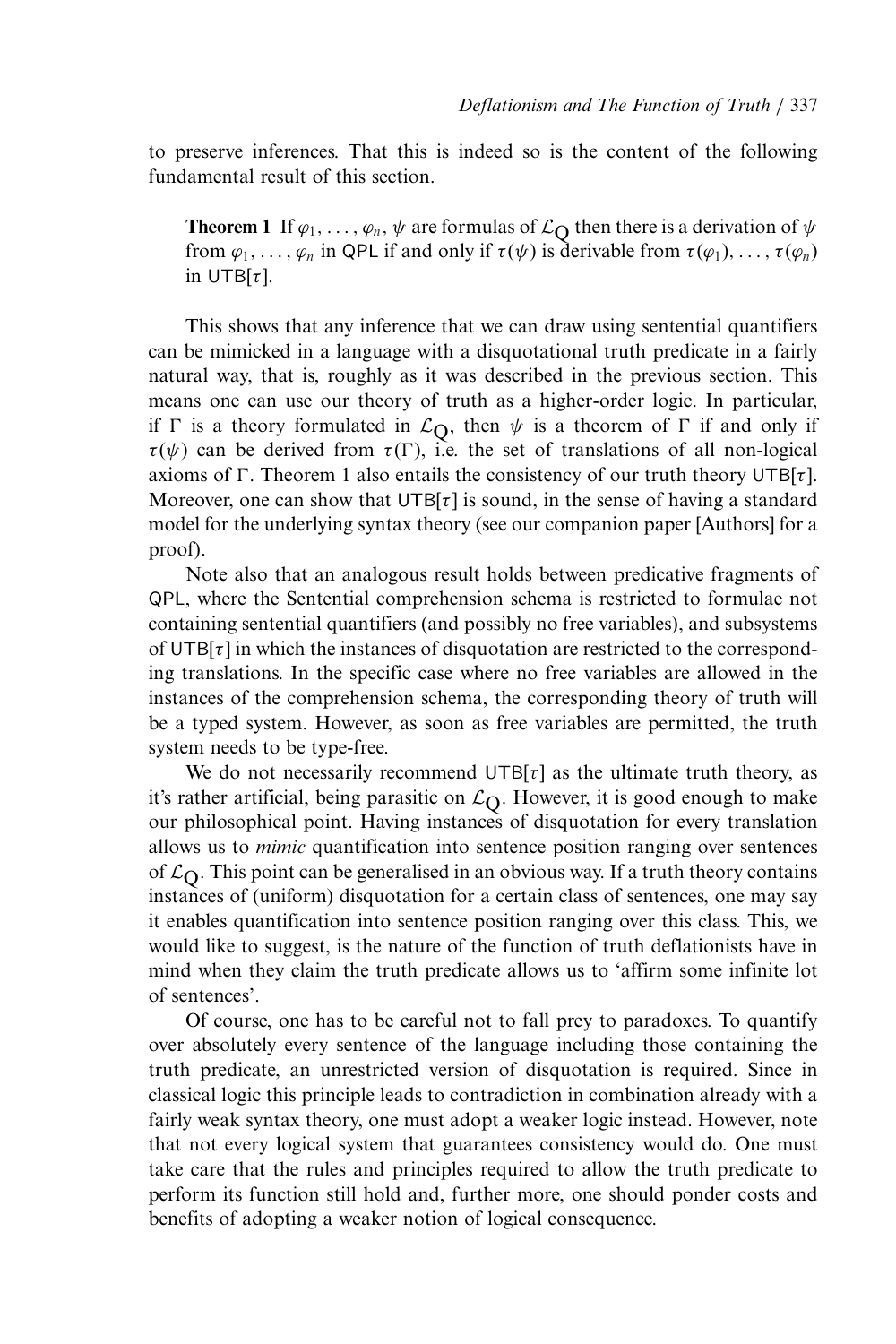# **4. Truth-of and Higher-order Quantification**

As indicated at the end of section 2, the function of the truth predicate is not exhausted by its ability to simulate sentential quantification. It also allows us to simulate quantification into predicate position as well. However, we mentioned a limitation: the truth predicate allows us to handle predicate quantification for any first-order theory whose intended interpretation has a countable domain but not for theories with an uncountable domain. This restriction could be dropped if we worked with a satisfaction predicate instead.

As before, let  $\mathcal L$  be a first-order language and let  $\mathcal L_2$  extend  $\mathcal L$  with *n*-place predicate variables  $X_i^n$  for each natural number *n* and *i*. If  $t_1, \ldots, t_n$  are individual terms,  $X_i^n t_1 \dots t_n$  is a formula of  $\mathcal{L}_2$ , and if  $\varphi$  is a formula of  $\mathcal{L}_2$  then so is  $\forall X_i^n \varphi$ . We often drop the indices and write  $X, Y, \ldots$  instead of  $X_i^n$ , for perspicuity. Second-order logic (SOL) extends first-order logic with the following axioms:

(A5) ∀*X<sup>n</sup>*  $\varphi$  →  $\varphi$ [*T*/*X<sup>n</sup>*], if *T* is an *n*-ary relation variable free for *X<sup>n</sup>* in  $\varphi$  or an *n*-ary

(Comprehension schema)  $\exists X^n \forall \vec{x} (X^n \vec{x} \leftrightarrow \varphi(\vec{x}))$ , if  $X^n$  is not free in  $\varphi$ 

(Second-order generalisation)  $\frac{\varphi \to \psi}{\varphi \to \forall X \psi}$ , if *X* is not free in  $\varphi$  or in a premise.

In the Comprehension schema, as in its sentential version,  $\varphi$  may contain free variables (other than  $x_1, \ldots, x_n$ ). But in this case the variables can be both first- and second-order, for second-order quantifiers allow us to quantify into predicate position.

As before, we can consider (predicative) fragments of SOL in which the instances of the comprehension schema are restricted to formulas  $\varphi$  of a particular form (e.g. formulas containing no bound predicate variables).

*Warning.* When using the phrase 'second-order logic', some authors refer to the second-order logical consequence relation that is given by the so-called standard semantics for second-order languages, where the predicate variables are interpreted to range over the *full* power set of the domain. However, unless otherwise stated, in this paper 'second-order logic' simply refers to the calculus described above, which is sound and complete with respect to the class of socalled faithful Henkin models. $6$  Thus, we understand second-order logic here as a theory of quantification into predicate position, and not as a theory of pluralities, properties, classes, sets, or concepts.

 $\mathcal{L}_2$  allows us to bind predicate places in the language directly, as we mentioned in section 2. For instance, one can turn to second-order quantifiers to provide a finite axiomatisation of the principle of mathematical induction, as follows:

(Induction axiom)  $\forall X((X0 \land \forall x (Xx \rightarrow X(x+1))) \rightarrow \forall x Xx)$ 

The second-order theory that consists of the axioms of first-order Peano Arithmetic (PA) except that the usual Induction schema is replaced with the Induction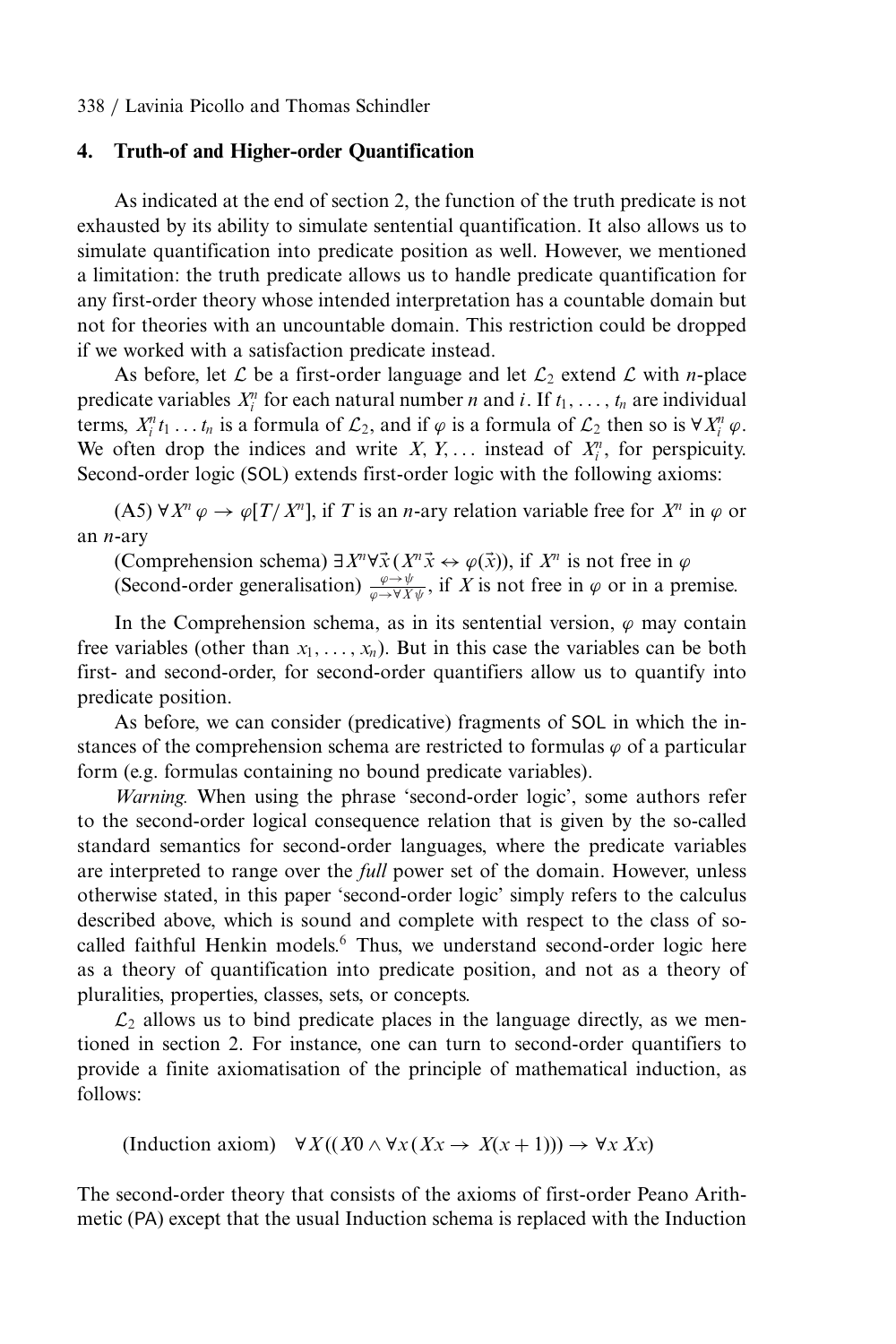axiom is known as 'second-order arithmetic' or  $Z_2$ . In what follows we show that one can translate second-order variables and quantifiers employing a truth predicate pretty much as indicated at the end of section 2 in such a way that all inferences are preserved if suitable disquotational principles are available. In particular, one could formulate a system of arithmetic as strong as  $Z_2$  in a theory of truth instead.

Indeed, using similar techniques as in the previous section, it is possible to show that there is an effective translation,  $\sigma$ , from expressions of  $\mathcal{L}_2$  to expressions of  $\mathcal{L}_{\mathsf{T}}$  that satisfies some natural properties. First, atomic formulas for the form  $Pt_1 \ldots t_n$  (where *P* is a predicate symbol) and their negations are translated just as before, relativising the terms to  $D(x)$ – a predicate applying to all and only those objects in the domain of things that  $\mathcal L$  talks about. Second, we can again find a predicate Trsl(*x*) of  $\mathcal{L}_T$  that applies exactly to those formulas of  $L_T$  that are translations of formulas of  $L_2$  under  $\sigma$ . Formulas of the form *Xt* are then translated into

 $D(t) \wedge Trsl(x) \rightarrow Ts(x, t)$ 

where s represents the function that, applied to a formula  $\varphi(v)$  and a term *t*, yields the formula  $\varphi[t/v]$ . In more informal terms,  $\sigma$  translates *Xt* as 'If *t* is in the domain of  $\mathcal L$  and  $x$  is the translation of a formula of  $\mathcal L_2$ , then  $x$  is true of  $t$ . Similarly, formulas of the form  $\neg Xt$  are translated as

$$
D(t) \wedge Trsl(x) \rightarrow \neg Ts(x, t)
$$

Formulas of the form  $Xt_1 \ldots t_n$  and  $\neg Xt_1 \ldots t_n$  are dealt with in an analogous way. As before, the translation of complex formulas is determined by the logical structure of a formula.

Let UTB[ $\sigma$ ] be the truth theory formulated in  $\mathcal{L}_T$  that results from extending the syntax theory  $\Sigma$  with all instances of the following schema:

$$
\forall \vec{x} \,\forall \vec{y} \, (\bigwedge D(\vec{y}) \wedge \bigwedge \text{Trsl}(\vec{x}) \ \rightarrow \ (T^{\ulcorner} \varphi(\dot{\vec{x}}, \dot{\vec{y}})^{\urcorner} \leftrightarrow \varphi(\vec{x}, \dot{\vec{y}}))) \tag{UTB}[\sigma])
$$

where  $\varphi$  is a formula in the range of  $\sigma$ .

Again, the reason for the antecedent in the axioms is straightforward:  $\varphi$ must be the translation of some formula  $\psi$  of  $\mathcal{L}_2$ .  $\psi$  may contain free individual and free predicate variables. The variables  $\vec{y}$  correspond to the free individual variables and the variables  $\vec{x}$  correspond to the free predicate variables. Since the predicate variables of in  $\psi$  range over predicates of  $\mathcal{L}_2$ , the variables  $\vec{x}$ need to range over the translation of these predicates. Similarly, since the free individual variables of  $\psi$  range over the domain of things that  $\mathcal L$  talks about, the variables  $\vec{y}$  need to be relativised to the predicate  $D$ , which applies exactly to those objects.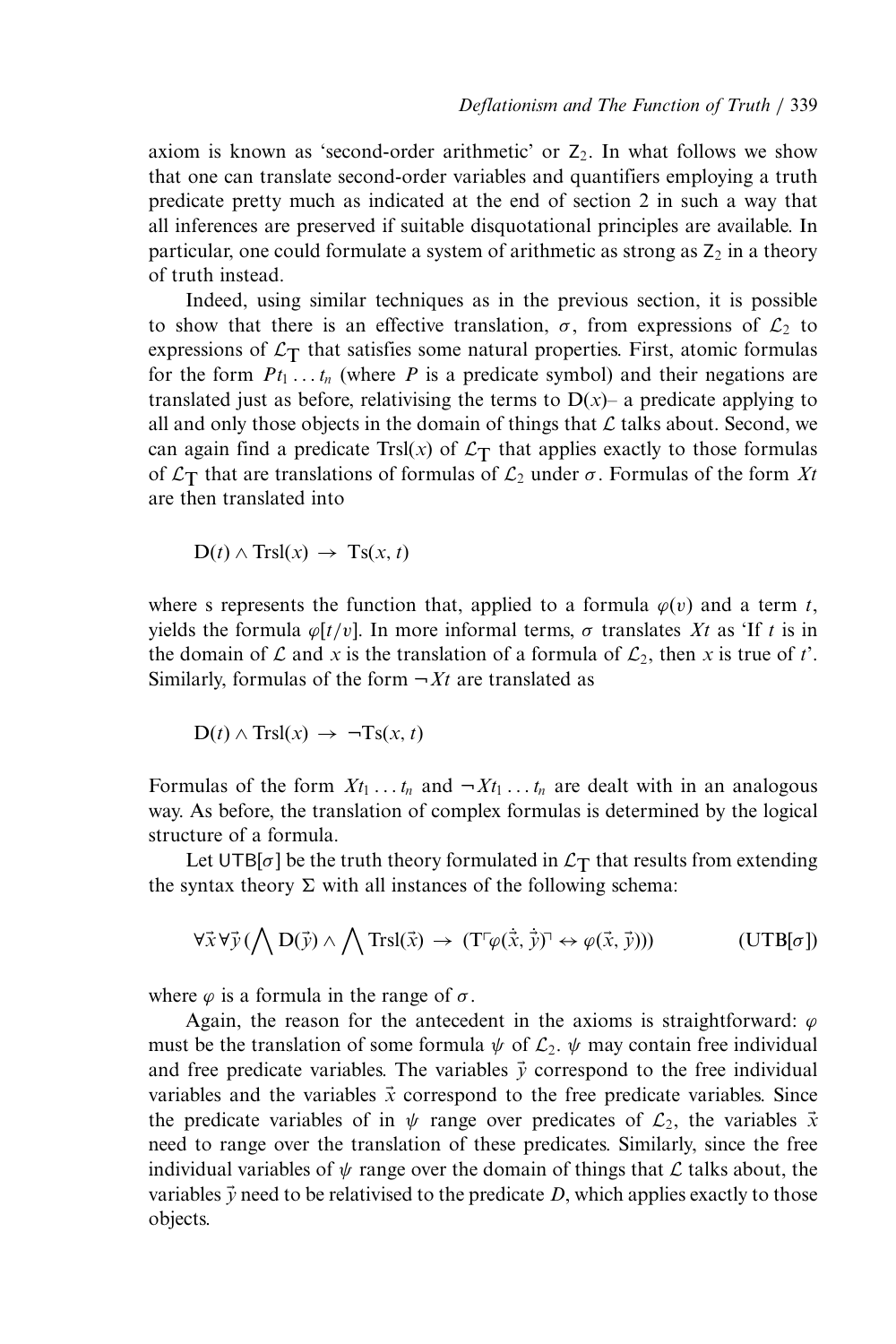We can now state the main result of this section:

**Theorem 2** If  $\varphi_1, \ldots, \varphi_n, \psi$  are formulas of  $\mathcal{L}_2$  then there is a derivation of  $\psi$ from  $\varphi_1, \ldots, \varphi_n$  in SOL if and only if  $\sigma(\psi)$  is derivable from  $\sigma(\varphi_1), \ldots, \sigma(\varphi_n)$ in UTB $[\sigma]$ .

As before, we note that an analogous result holds between predicative fragments of SOL, where the comprehension schema is restricted to formulae not containing bound predicate variables (and possibly no free variables), and subsystems of UTB $[\sigma]$  in which the instances of disquotation are restricted to the corresponding translations.

Again, we do not recommend UTB[ $\sigma$ ] as our ultimate truth theory, but our results show that second-order reasoning can be simulated in a first-order framework. In particular, if  $\Gamma$  is a theory formulated in  $\mathcal{L}_2$ , then  $\psi$  is a theorem of  $\Gamma$  if and only if  $\sigma(\psi)$  is a theorem of  $\sigma(\Gamma)$ , the set of all translations of non-logical axioms of  $\Gamma$ . This implies that our truth theory UTB[ $\sigma$ ] is consistent.

Moreover, our method can be extended to show that it is possible to mimic *n*-th-order logic in a disquotational theory of truth, for every natural number *n*. One can extend  $\mathcal{L}_2$  to  $\mathcal{L}_3$  by adding new predicate symbols that may be applied to the predicate symbols and individual terms of  $\mathcal{L}_2$ . Third-order logic extends second-order logic by a comprehension axiom schema in which the relevant formula  $\varphi$  may now contain third-order quantifiers as well. We can move from  $\mathcal{L}_3$  to a language  $\mathcal{L}_4$  by admitting further predicate symbols that may be applied to the predicate symbols of  $\mathcal{L}_3$ , and add appropriate comprehension axioms. In this way, we can construct  $\mathcal{L}_n$  and formulate *n*-th-order logic for every natural number *n*. Using techniques similar to those discussed before, one can show that for each *n*, one can find a suitable disquotational theory of truth in which *n*-th-order reasoning can be carried out. Hence, the function deflationists ascribe to the truth predicate should not be limited to the simulation of sentential quantification in a first-order setting but should also extended to quantification into predicate position in general, for predicates of arbitrary (finite) order.

## **5. The Conservativity Debate**

One of the claims attributed to deflationism and often considered fundamental to the view is that truth is a 'thin', 'lightweight', or 'insubstantial' notion. Many have taken this 'lightness' to mean that the concept of truth does not contribute anything to our knowledge of the world and has no explanatory power. Thus, the insubstantiality of truth has often been wedded to the idea that adding a deflationary truth predicate to a given theory must always lead to a *conservative* extension of it.

The notion of conservativity is one that will be familiar to readers of Hartry Field's book *Science without Numbers*, and has received some attention in recent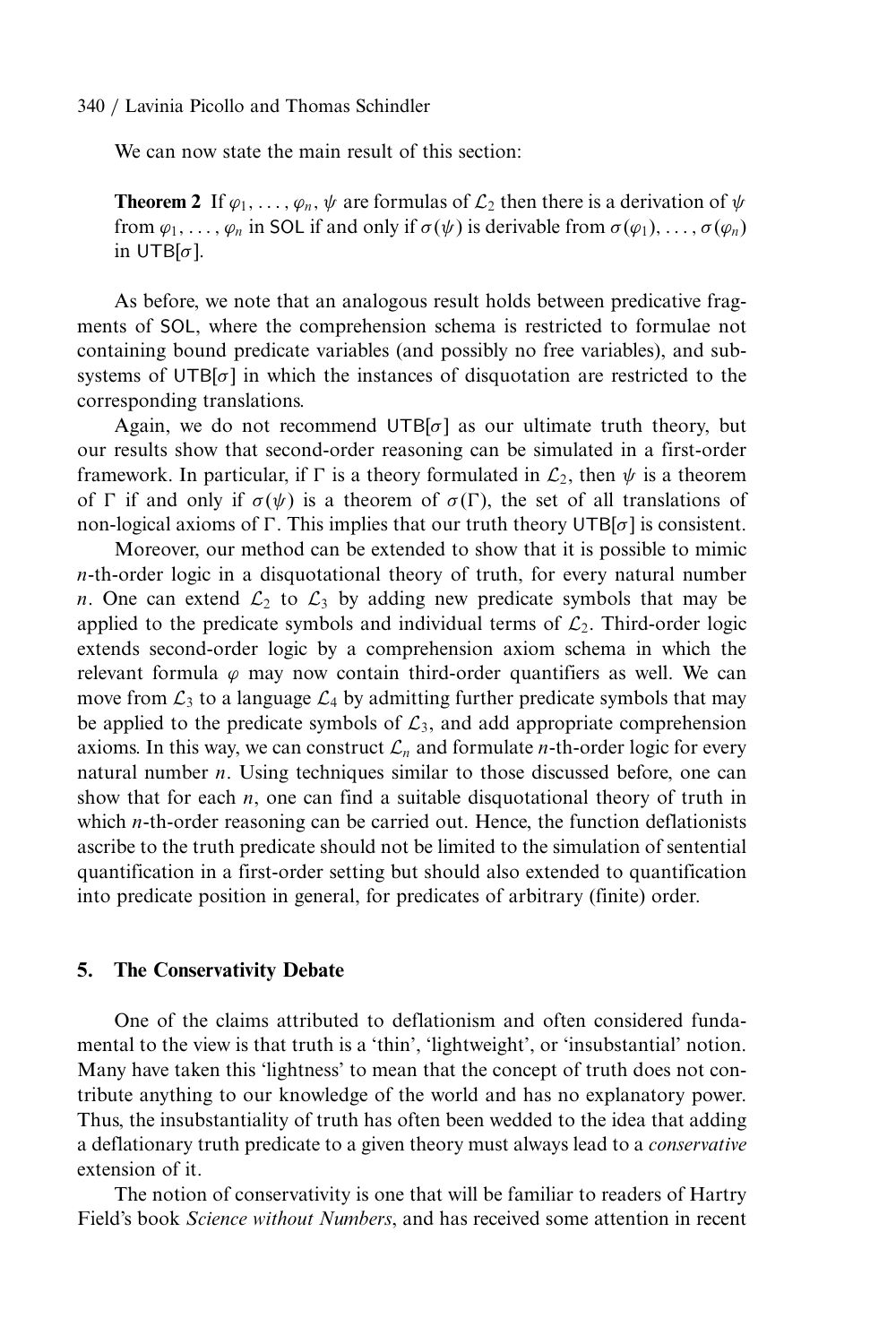discussions about metaontological deflationism (e.g. Schiffer, Thomasson, Hale and Wright). In the present context, it can be defined as follows:

**Definition 3** (Conservativity). A theory of truth  $\Sigma$  formulated in the language  $\mathcal{L}_T$  is conservative over its base theory  $\Gamma$  formulated in  $\mathcal L$  if and only if all consequences of  $\Sigma$  that do not contain the truth predicate are consequences of  $\Gamma$  as well.

In other words,  $\Sigma$  is conservative over  $\Gamma$  just in case any truth statable in the language of  $\mathcal L$  that can be derived from  $\Sigma$  must already be available in  $\Gamma$ .

That the lightness of truth should be cashed out in terms of conservativity has been suggested by Horsten [17], Shapiro [30], and Ketland [21]. For example, Ketland  $[21, p. 79]$  writes that 'if truth is non-substantial – as deflationists claim – *then* the theory of truth *should* be conservative. Roughly: *non-substantiality* ≡ *conservativeness*.' Shapiro presents the following argument for the conservativity requirement:

I submit that in one form or another, conservativeness is essential to deflationism. Suppose, for example, that Karl correctly holds a theory *B* in a language that cannot express truth. He adds a truth predicate to the language and extends *B* to a theory *B*<sup>'</sup> using only axioms essential to truth. Assume that *B*<sup>'</sup> is not conservative over *B*. Then there is a sentence  $\varphi$  in the original language (so that  $\varphi$  does not contain the truth predicate) such that  $\varphi$  is a consequence of *B*<sup> $\prime$ </sup> but not a consequence of *B*. That is, it is logically possible for the axioms of *B* to be true and yet  $\varphi$  false, but it is not logically possible for the axioms of *B*<sup>'</sup> to be true and  $\varphi$  false. This undermines the central deflationist theme that truth is insubstantial. Before Karl moved to  $B'$ ,  $\neg \varphi$  was possible. The move from *B* to *B'* added semantic content sufficient to rule out the falsity of  $\varphi$ . But by hypothesis, all that was added in *B* were principles essential to truth. Thus, those principles have substantial semantic content. [30, p. 498]

Admittedly, the conservativity requirement has some intuitive force. However, it generates a conflict because most prominent formal theories of truth on the market are *not* conservative over their respective base theories. For example, consider the theory CT (for 'compositional truth'). Roughly speaking, this theory is obtained by turning the clauses of Tarski's semantic definition of truth into axioms and adding them to PA with induction for all formulas of the language, including those containing the truth predicate. For instance, one of CT's truththeoretic axioms is 'For all sentences x of  $\mathcal{L}$ , the negation of x is true if and only if  $x$  is not true'. PA, the base theory, serves as well as syntax theory, as is usual in the literature.<sup>7</sup>

CT is considered by many as a philosophically sound truth theory. But the theory is not conservative over its base theory. The reason is quite simple. Once we have a well-behaved truth predicate on board, we can prove that all the axioms of PA are true, and that the logical inferences preserve truth. Hence we can show that the base theory must be true, which implies that it is consistent,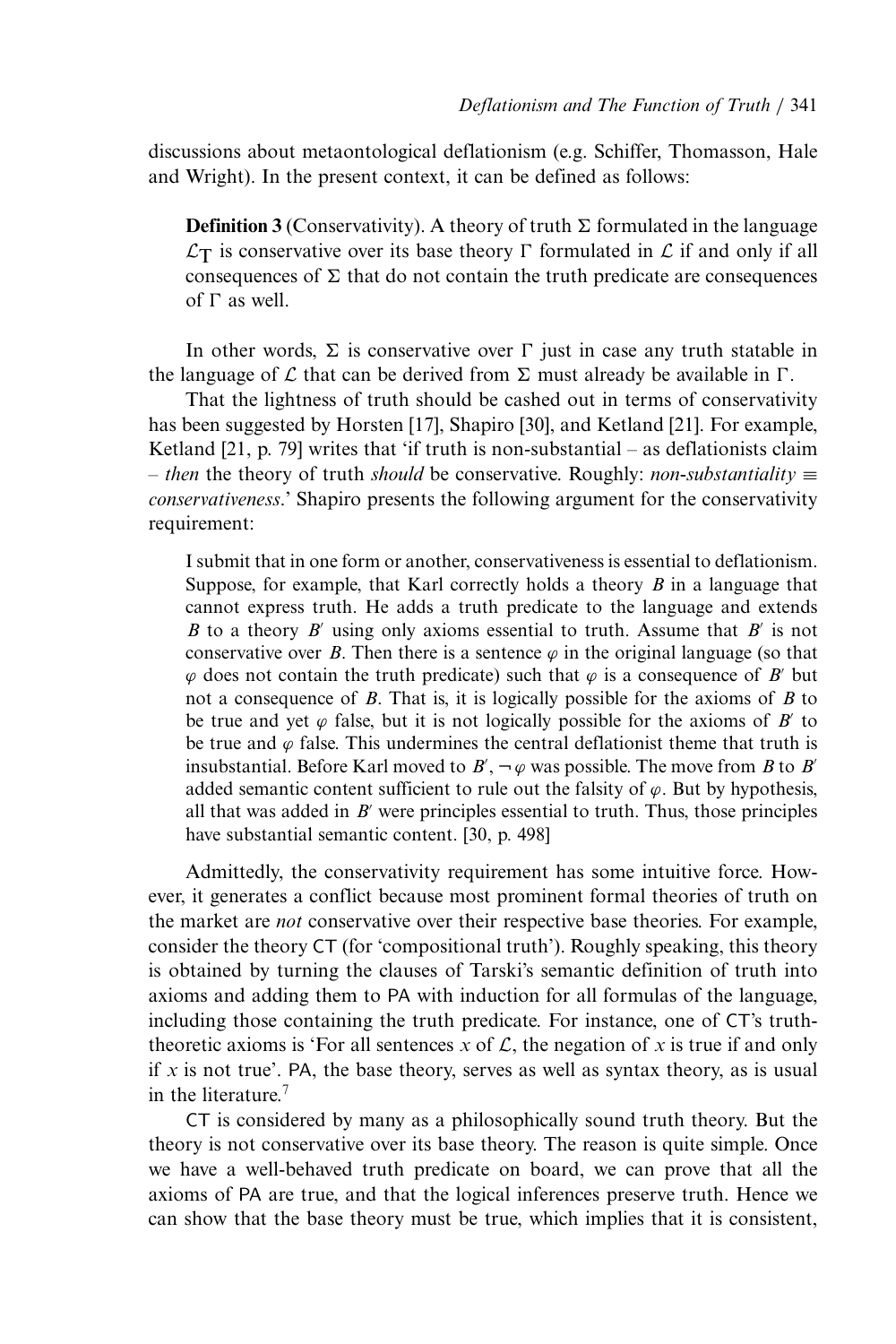a statement that can be expressed in the language of PA. But by Gödel's second incompleteness theorem, PA cannot prove its own consistency, provided it is indeed consistent. Thus, CT allows us to prove a statement in the base language that is not provable in the base theory. (Indeed, Shapiro [30, p. 499] suggests that any adequate theory of truth will allow us to carry out this argument; otherwise it could hardly be called 'adequate'.) Therefore, CT counts as a substantial theory of truth according to those who equate conservativity with insubstantiality.

Some philosophers might be willing to bite the bullet in this case, arguing that CT is not a disquotational but compositional theory truth, and that compositional axioms for truth are not compatible with deflationism anyways. We do not agree with this assessment, but it is worth pointing out that one can also find examples of disquotational theories of truth that are not conservative. One of them is the theory PUTB of positive uniform disquotation (cf. Halbach [13]). It contains an instance of the uniform T-schema for every formula in which the truth predicate occurs only positively, i.e. for every formula that does not contain negated occurrences of the truth predicate.<sup>8</sup>

Unsurprisingly, the conservativity debate has spanned a literature of its own in recent years.<sup>9</sup> For example, Field [6] does not reject the conservativity requirement but claims that CT is conservative if properly understood. In order to prove the consistency of PA in CT one needs to rely not only on the compositional axioms for truth but also on the principle of induction (for formulas containing the truth predicate). Without them, the theory would conservatively extend PA. According to Field, the relevant instances of induction are not purely truththeoretic, but rather mathematical principles.

This defence has been regarded by many as problematic. On the one hand, it might be difficult to draw a clear line between truth-theoretic and mathematical content (cf. Horsten [18], Halbach [14, pp. 315-316]). On the other, it has been suggested that, if the relevant instances of induction are taken to be mathematical, they should be considered as part of the base theory. In that case, adding the compositional truth principles yields again a non-conservative extension of the base theory.<sup>10</sup>

A different solution was entertained (but ultimately rejected) by Shapiro [31]. He suggests that the notion of consequence employed in the definition of conservativity could be reconceived as second-order logical consequence with so-called standard semantics, where in a model second-order quantifiers are understood as ranging over the full power set of the domain. Now suppose that our base theory is second-order arithmetic. Since this theory is categorical, that is, has only one model up to isomorphism, every true arithmetical sentence is a second-order consequence of the base theory. So there is no way that the truth theory could prove an arithmetical sentence that is not already a second-order consequence of the base theory. Hence the conservativity requirement is satisfied.

Many philosophers have taken issue with this proposal. First, one may be at unease about the notion of second-order logical consequence, e.g. for Quinean reasons: second-order logic comes with 'staggering existence assumptions'.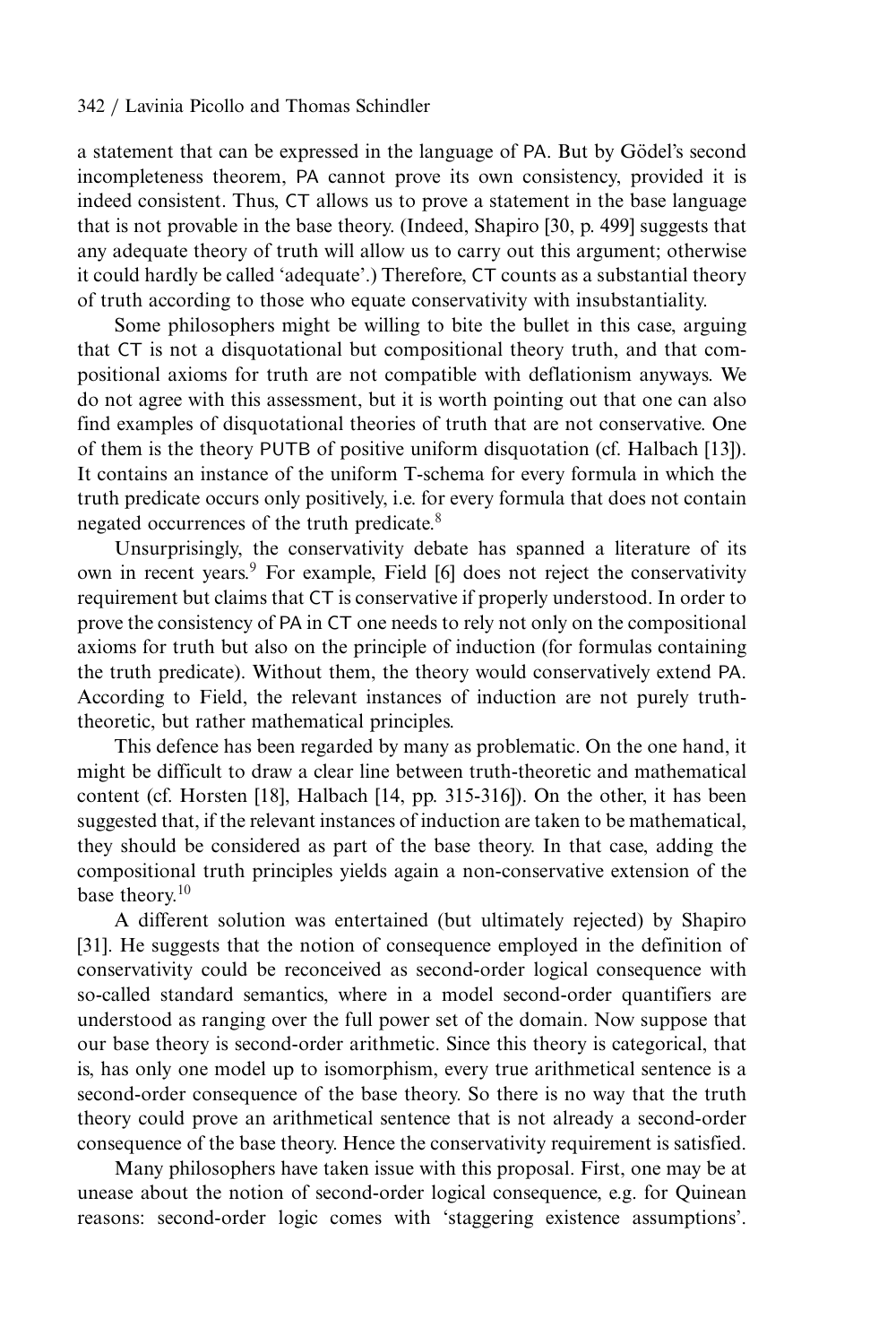Second, one may have worries about the epistemic tractability of the relation of second-order logical consequence: it is not effective, and the validities of secondorder logic are not recursively enumerable. Third, even if one deems second-order logical consequence acceptable, one may doubt whether it is compatible the with deflationary account of truth (cf. Shapiro [30] and Murzi & Rossi [24]).

We do not share any of these worries; nevertheless, we reject Shapiro's proposal. A minor issue is that even if one is ready to embrace Shapiro's solution in the case where a truth theory is added to arithmetic, it is not obvious that it will work if we add a truth predicate to some other base theory. For assume that  $\Gamma$  is a second-order theory that is not categorical. Then there are sentences that are undecided by  $\Gamma$ , i.e. there are sentences such that neither the sentence nor its negation are implied by  $\Gamma$ . Thus there is a theoretical possibility that combining  $\Gamma$  with a truth theory leads to a non-conservative extension. One may think that it is unlikely that a theory of truth will decide a sentence that is undecidable in  $\Gamma$  (given that  $\Gamma$  is closed under second-order logical consequence), but as McGee [23] has shown, any sentence whatsoever can in principle be decided by an instance of the T-schema.

What really concerns us though is that one reads so much into the insubstantiality of truth that it forces the deflationist to appeal to a notion (i.e. second-order consequence) that has sparked so much controversy. Whether the notion of second-order consequence is in good standing or not is a difficult question: embracing a deflationary view on truth should not force one to adopt a particular position on this issue.

Waxman [34] has proposed an interesting disjunctive strategy. Our conception of arithmetic is either a categorical one or an axiomatic one, based e.g. on PA. We need not take a stand on which conception is the right one, but whichever it is, Waxman argues, we will end up with a truth theory that satisfies the conservativity requirement. Assume first our conception of arithmetic is the categorical one. Then we must be in possession of resources that allow us to rule out all non-standard models. Whatever these resources are, they will induce a notion of consequence that goes beyond the proof-theoretic one, and we should adopt that notion in our definition of the conservativity requirement. As we have seen above, our truth theory will not conflict with the conservativity requirement if the latter is defined that way. Now assume that our conception of arithmetic is a non-categorical, axiomatic one instead. Then we have a principled reason to rule out any truth theory that proves arithmetical sentences that are not entailed by our axiomatic theory of arithmetic (say, PA). Thus, if our conception of arithmetic is the axiomatic one, we should adopt a proof-theoretic notion of conservativity and adopt a theory of truth that satisfies the constraint. Either way, we will end up with a truth theory that meets the conservativity requirement.

We are not satisfied with the disjunctive strategy. To begin with, the disjunctive strategy seems somehow to presuppose (or only works if we presuppose) that we either have a categorical conception of arithmetic or one based on some particular axiomatic theory. But couldn't it be that we have some 'open-ended'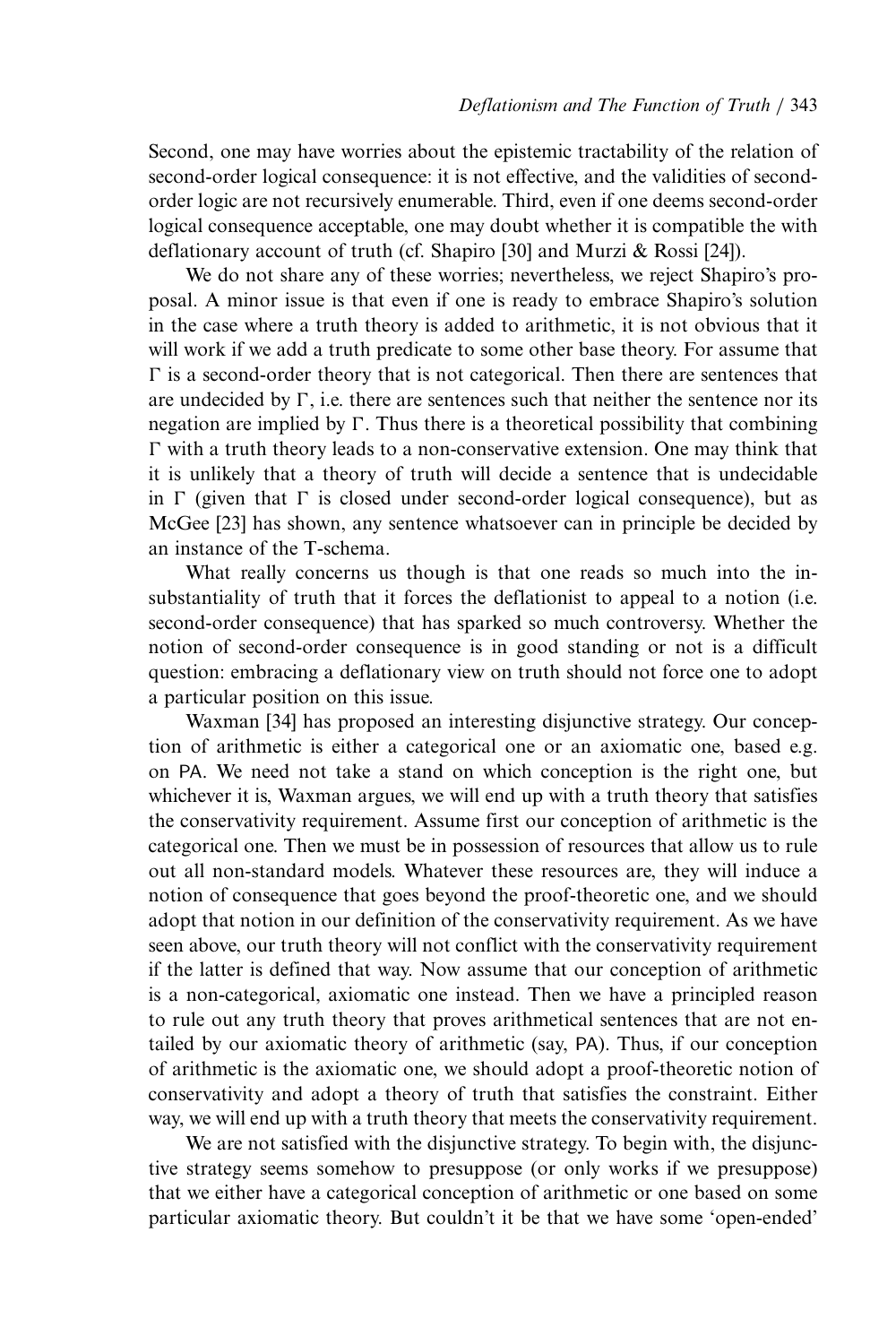understanding of arithmetic which allows us to endorse stronger and stronger axiom systems as we go along without, however, ever being in a position to rule out each and every non-standard model? If this were the case, we could neither appeal to the notion of second-order consequence in the definition of the conservativity requirement, nor would we be able to say of some truth theory in advance whether it meets the proof-theoretic conservativity requirement or not: a truth theory might seem unacceptable because it proves sentences that are not provable in our current system of arithmetic, but later on we discover that it was acceptable after all because meanwhile we have adopted a stronger system of arithmetic (or perhaps the status of the truth theory switches from unacceptable to acceptable in the moment we adopt the stronger system).

Even if we put this possibility aside, the disjunctive strategy cannot tell us whether CT, say, is an acceptable theory of truth or not. It would seem that we first need to find out what our conception of arithmetic is. Do we all share the same conception of arithmetic, and is it an empirical question which one it is? Or does everyone have their own conception of arithmetic, depending on one's philosophical inclination? If the former is the case, should we all abstain from using a theory like CT until we have found what our common conception is? If the latter is the case, should everyone just pick their own truth theory, in conformity with the conservativity requirement that follows from their own conception of arithmetic?

Moreover, we suspect that what the proponents of the conservativity requirement have in mind is that a truth theory is deflationary as long as it is conservative, not over logic, for that is impossible, but over *any* base theory containing enough syntax, as discussed by Halbach [12]. Regardless of our epistemic preferences, a deflationary truth predicate, they would maintain, should not *inform* us of any new facts about the ontology of the base theory. We therefore think that the disjunctive strategy does not rise to the conservativity challenge.

It turns out there is a much easier way out for the deflationist. Indeed, we would like to suggest that conservativity is not a reasonable requirement to begin with, and its association with (the version of) deflationism (we laid out in section 1) is the consequence of a misinterpretation of the insubstantiality claim.

Assume, for example, that one wishes to generalise into predicate position in the context of PA. The most popular option is to work within the framework of second-order logic. Once second-order quantifiers are available, it's fair to exploit their expressive power to provide finitary reformulations of the axiom-schemata of the original theory; in this case, to replace the Induction schema with the Induction axiom. As a result, we obtain the theory  $Z_2$ . As is well known,  $Z_2$ is a non-conservative extension of PA, for it proves PA's consistency statement expressed in the language of PA itself. It does so in virtue of the principles and rules of inference added for the second-order quantifiers, that increase the deductive power of the underlying logic, but also due to the fact that some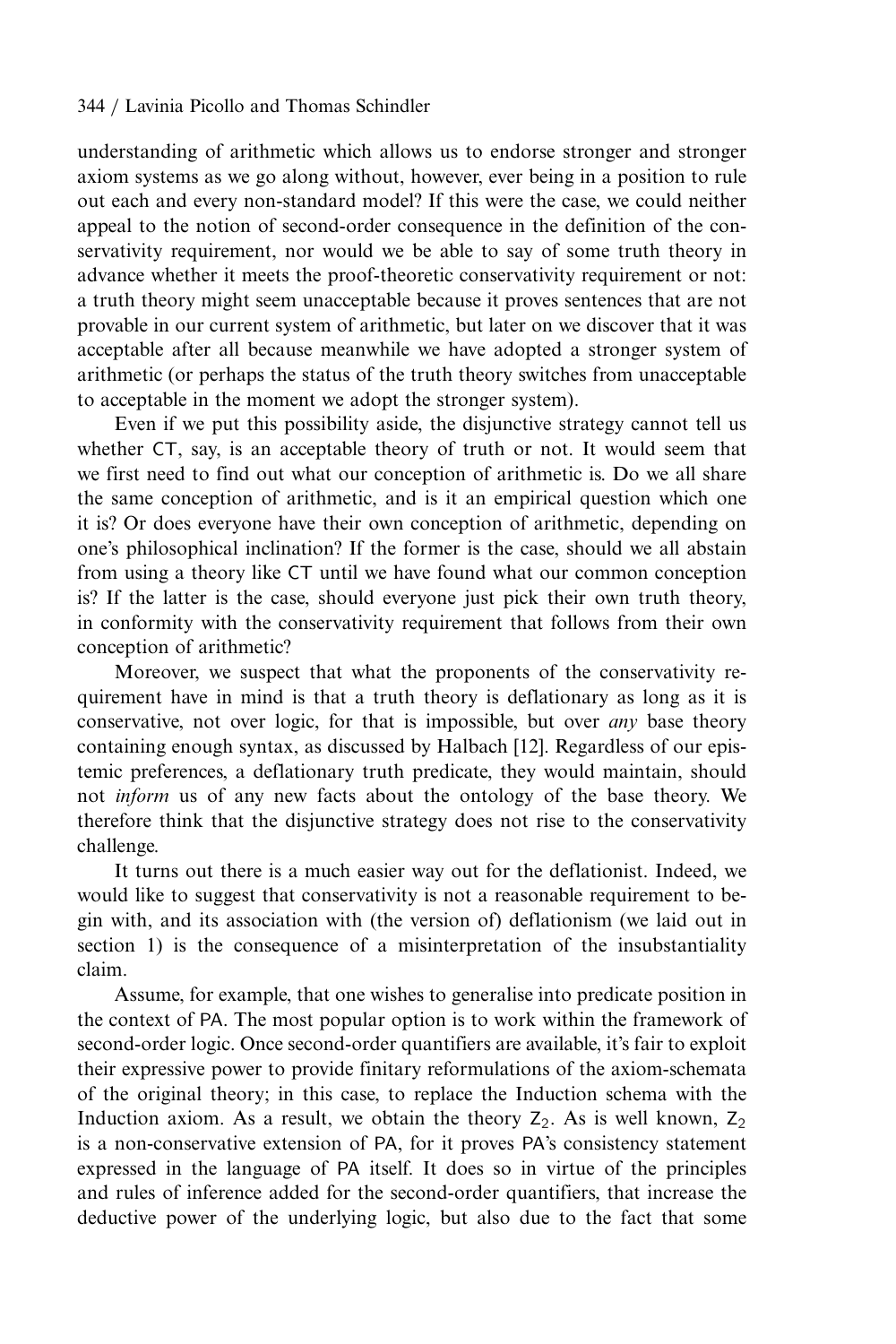axioms of the original theory were reformulated in terms of these new logical operators.

We have argued at length that the role deflationists ascribe to the truth predicate should be taken to include the ability to mimic second-order quantification. If we are right, we should be able to find a disquotational truth predicate in terms of which we can provide finitary reformulations of the axioms of PA and that allows us to draw inferences from these new axioms, just as in the case of  $Z_2$ . If the job is properly done, it is only to be expected that the reformulated arithmetical principles in our truth theory entail sentences not containing the truth predicate that were not provable already in PA, just as  $Z_2$ does. Indeed, this is exactly what Theorem 2 shows. The translation,  $\sigma$ , maps formulas of PA into truth-free expressions. Thus, in UTB[ $\sigma$ ]  $\sigma$ ( $Z_2$ ) will entail the translation of PA's consistency statement, which is not provable from  $\sigma$ (PA) itself. In other words, reformulating arithmetic availing of our disquotational truth predicate does not yield a conservative extension of the original theory. This should be neither disappointing nor surprising, but actually desirable. The adoption of second-order resources occasionally results in non-conservative extensions of first-order theories. If a disquotational truth predicate allows us to simulate those resources, as we maintain, then disquotational truth theories will occasionally result in non-conservative extensions of first-order theories as well. Not only is deflationism untied to the conservativity requirement, but also deflationist should in certain cases actively seek non-conservative truth theories.

Is our analysis of the function of truth incompatible with the insubstantiality claim, so pervasive among deflationists? We don't think so. If it were, there would either be a serious flaw in our proposal or in the deflationist position as a whole. However, as we indicated a few paragraphs above, the association of the insubstantiality claim with the conservativity requirement is a product of a misguided interpretation of the former, which should be understood instead in the context it originated. In what follows we examine the three versions of the insubstantiality claim we could identify in the deflationist literature and argue that none of them really entails the conservativity requirement.

Proto-versions of the insubstantiality claim can be traced back to redundantism. In light of the equivalence thesis, many exponents of the view, including Frege [7], Ramsey [28], Ayer [1], and Strawson [32], saw in the truth predicate a rhetoric device rather than an expression standing for a legitimate property – at least according to the sparse conception of properties. For instance, Frege [7, p. 293] wonders, 'may we not be dealing here with something which cannot, in the ordinary sense, be called a quality at all?' Following some sort of inference to the best explanation, redundantists rejected the need and possibility of finding a real definition that would unveil the *metaphysical nature* of truth, for there is none. At least not one that could be described in terms of correspondence, coherence, serviceability; no essence that would make truth a concept in the traditional sense. As Ayer puts it,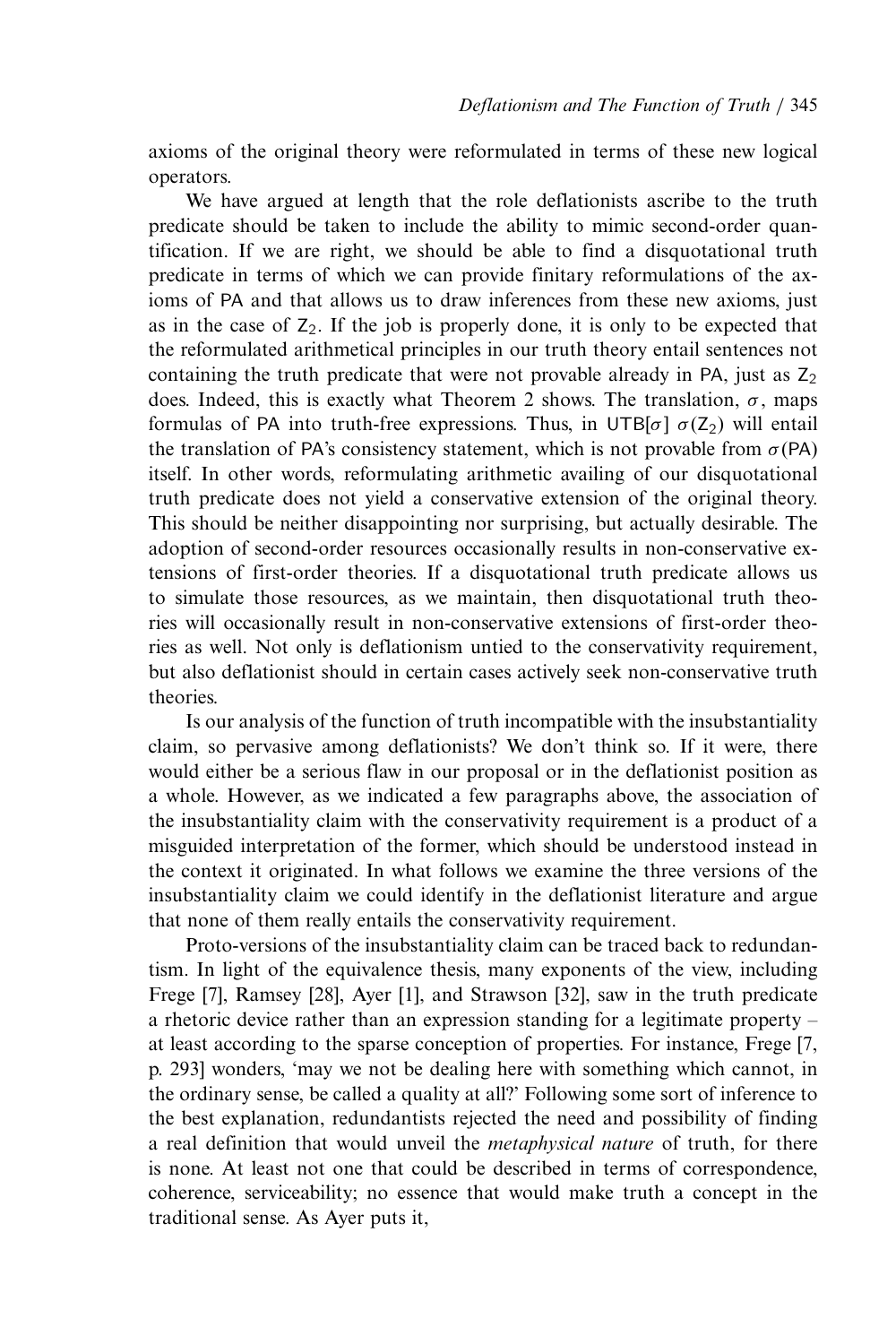the words 'true' and 'false' are not used to stand for anything, but function in the sentence merely as assertion and negation signs. That is to say, *truth* and *falsehood* are not genuine concepts. Consequently, there can be no logical problem concerning the nature of truth". ([1, p. 28-29])

Contemporary versions of this idea can be found, e.g. in Horwich [20], according to whom truth is a property only in the abundant sense, as it lacks a constitution.

We hardly see how one could infer the conservativity requirement from this version of the lightness claim. A predicate merely satisfying the equivalence between each sentence and its truth ascription might be just an expressive device that doesn't express a (real) property. But, as our results show, its expressive powers are nonetheless strong enough to facilitate, in some cases, the proof of statements in the language of the base theory that the latter does not entail.

A second trace of the lightness claim that builds on the former can be found already within deflationism properly understood. It emanates from the position's second core thesis, namely, that the truth predicate just plays an expressive role. Although already implicit in Quine [27] (see section 2 above), modern deflationists often maintain that the truth predicate is akin to a logical device and truth to a logical property (cf. Horwich [20], Field [6], Horsten [18]). As such, truth has no deeper metaphysical nature than, say, conjunction. Just like conjunction, it is entirely truth-functional, for disquotational principles in the object language – or, equivalently, corresponding semantic clauses in the metalanguage – suffice to account for every role the truth predicate can play. This means, again, that there is no room for a more intensional account of truth that would disclose a thick essence. Actually, deflationism takes its name from this idea of deflating the sort of metaphysical inquiry of truth pursued by correspondentists, coherentists, etc. already present in the era of redundantism and bolstered by the assimilation of the second core thesis.

Does assigning truth a quasi-logical status commit us to the conservativity of our truth principles over their respective base theories? We believe this is not the case. On the one hand, it is not even clear whether logical notions are conservative. For example, consider the fragment of propositional intuitionistic logic that only contains  $\land$ ,  $\lor$ , and  $\rightarrow$ . The addition of the rules for the Boolean negation  $\sim$  to this logic does not yield a conservative extension of it, for the extended logic proves Peirce's law:  $((\varphi \to \psi) \to \varphi) \to \varphi$ , whereas the original fragment does not. If classical negation is to be counted among the logical expressions, conservativity cannot be a general requisite for logicality. However, some authors do maintain that conservativity should be required, ruling out classical negation as logical. From their point of view, if a truth predicate were to be logical, it should be conservative as well.

But on the other hand, deflationists don't claim that truth is logical but only that it's *quasi*-logical. For instance, Horsten maintains that 'the notion of truth is wrapped up with syntax, which is wrapped up with finite combinatorics,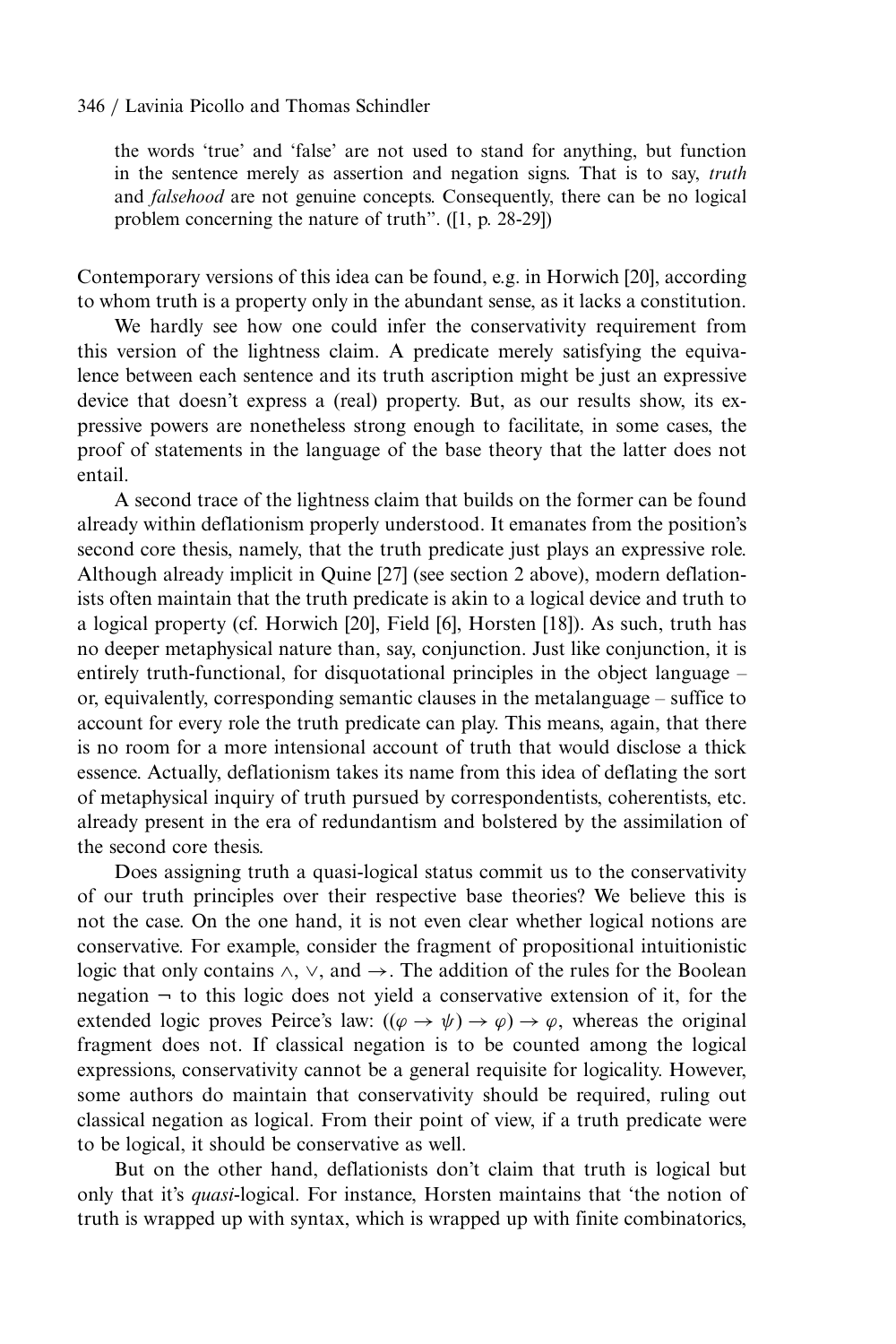which finally reduces to arithmetic. Instead of being a purely logical notion, truth should at least be called a *logico-linguistic* or *logico-mathematical* notion.' [19, p. 85] Given our analysis of the function of the truth predicate, namely that it enables us to simulate higher-order quantification within a first-order framework, we would like to suggest the following:

*The truth predicate has the same logical status as sentential and predicate quantifiers*.

We need not decide here whether sentential and predicate quantifiers are indeed logical. This is perhaps just a matter of terminology. The point here simply is: the truth predicate and sentential/predicate quantifiers fall into the same category, they both serve the same purpose. As we mentioned already, second-order logic certainly does not always yield conservative extensions over some sets of premises, e.g.  $Z_2$  is not conservative over PA. So, again, if a truth predicate can serve as a device for mimicking higher-order quantification, as we submit, then it's neither bad nor puzzling that the truth systems that are up to the task are not conservative over their respective base theories. It is to be expected.

Finally, explicit adherence to the insubstantiality claim can be found in modern deflationism, also linked to the second core thesis of the view. It has been argued that, if its only function is the logico-expressive one examined in section 2, the truth predicate cannot play a central role, e.g. in explaining the nature of meaning, knowledge, or the goals of belief and assertion, as is widely believed. At least not a much more substantive role than that of the logical operators that occur in such explanations. In Horwich's [20, p. 4] words, 'It is just in this role, and not as the name of some baffling ingredient of nature, that the concept of truth figures so pervasively in philosophical reflection.' Deflationists often encapsulate this idea under the slogan that truth has no explanatory power.

This is perhaps the version of the lightness claim that most strongly suggests conservativity should be required of deflationary truth predicates. The argument typically goes along the following lines. Proofs of new facts about a certain portion of reality are usually taken to have explanatory value. Thus, a deflationary truth predicate is not allowed to play an essential role in such proofs. In other words, the addition of deflationary truth principles to a base theory cannot entail more statements in the language of the base theory than the base theory itself; it must be conservative.

However, 'no explanatory role' is just a slogan. What was originally meant by it, as we pointed out above, is that the only role the truth predicate can play in any sort of explanation is the one discussed in section 2. To repeat, this is essentially to mimic higher-order quantification. Since the latter occasionally features in proofs of new facts about the ontology of the base theory, so does the truth predicate; these cases do not contradict the version of the insubstantiality claim under discussion. Furthermore, if deflationism is right and this is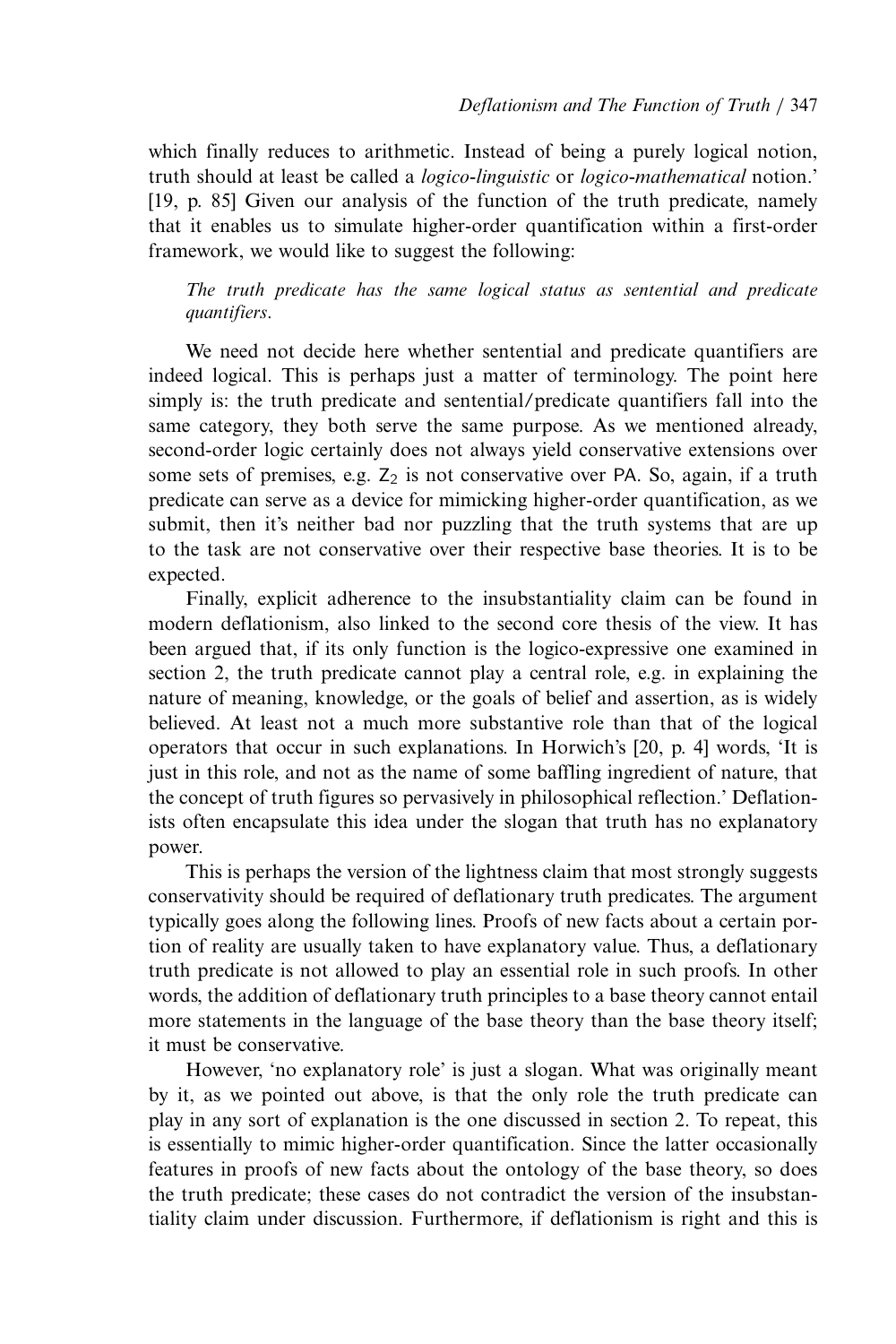the only function of truth, in no circumstance will the truth predicate play a substantive role. As Field [6, p. 537] puts it: 'any use of "true" in explanations which derives solely from its role as a device of generalization should be perfectly acceptable'.

## **6. Conclusion**

We have thoroughly examined the function deflationism attributes to the truth predicate and argued that it is best understood as simulating higherorder quantification in a first-order setting. Our analysis has many important consequences for our understanding of deflationism. In the last section we have touched upon the conservativity requirement for deflationary truth theories and argued that it's inappropriate. There are many more consequences. They will be dealt with in subsequent articles. However, let us close this paper by at least briefly mentioning some of them.

*Properties.* Some authors take second-order quantifiers to range over properties, and understand second-order logic as a theory of properties (e.g. Hale [15]). Above we have seen that second-order quantification is reducible to a truth theory. This seems to suggest that property talk could also be a means for quantifying into the predicate position and, accordingly, leads to a deflationary understanding of property talk as well.

*The lightness of truth.* A slogan that is often associated with deflationism is that 'truth is simple'. However, this should be understood as referring either to the predicate or to the concept of truth, but not to the truths themselves; let alone to the procedures for finding out whether a given statement is true. Deflationism is in no way committed to the view that the extension of 'is true' is of low computational complexity.

*Classical v non-classical logics.* Many philosophers have argued that deflationists are committed to the unrestricted T-schema and therefore to a nonclassical logic, in order to block the paradoxes. Based on our analysis, one could argue that deflationists are not committed to any particular logic. We have seen that classical truth theories can give us the full expressive power of the simple theory of types. A non-classical truth theory may allow us to generalise over even more sentence/predicates in the language. On the other hand, adopting a non-classical logic means that we have to reject some meaning postulates for other logical devices such as negation or the conditional, which is likely to result in a loss of proof-theoretic power overall. Therefore, all other things being equal, deflationism motivates at best a logical pluralism of sorts, rather than a ban on classical logic.

*Semantic vs axiomatic approaches.* It is often argued in the literature that deflationism is committed to some form of inferentialism, as the truth predicate should be introduced axiomatically. If semantic clauses are employed instead, the argument goes, the truth theory commits one to non-deflationary,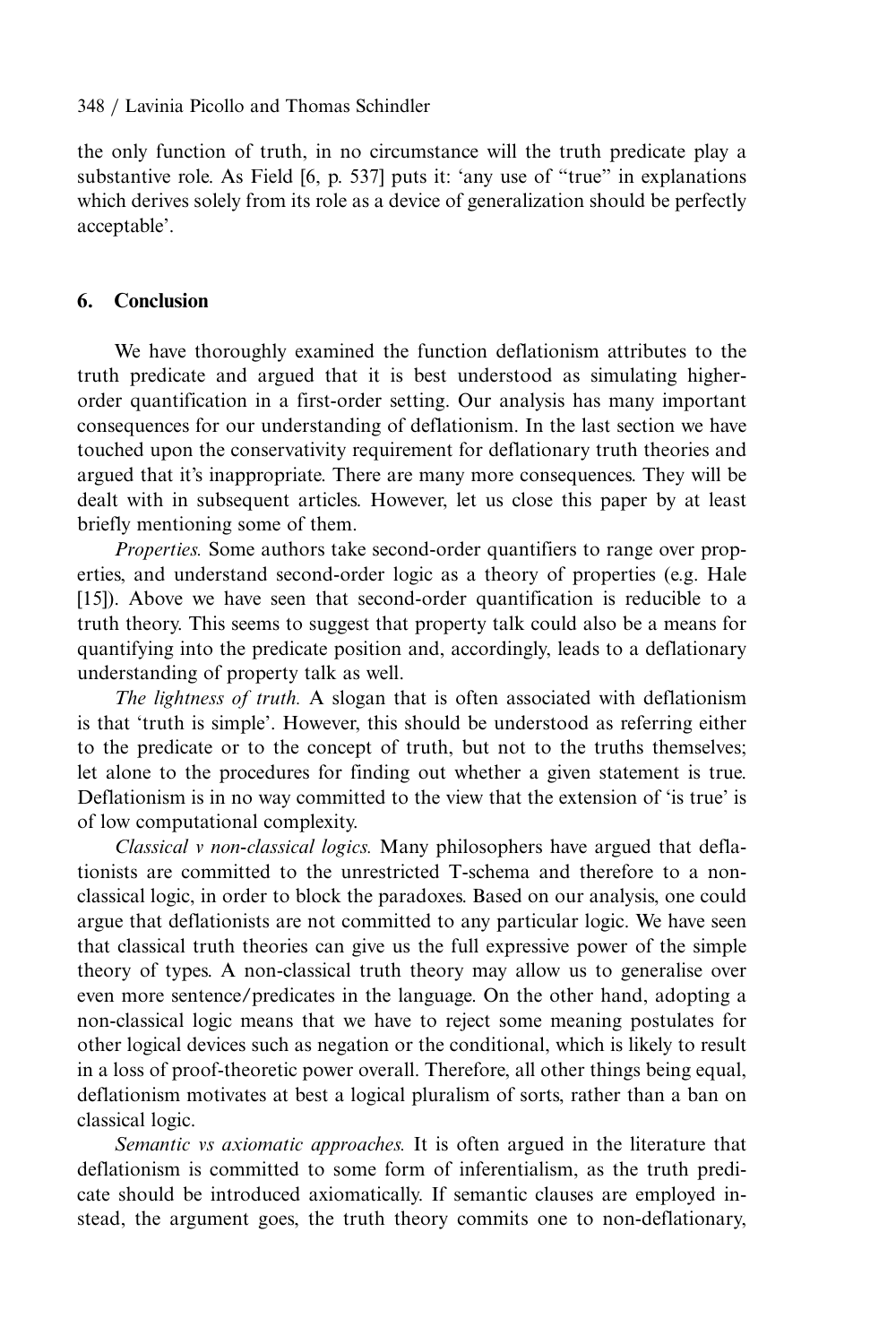substantial truth principles. At the bottom of this kind of reasoning is the idea that Tarskian compositional definitions of truth and satisfaction put forward substantial notions. Based on our analysis of the function, and thus the essence, that deflationists attribute to truth and satisfaction, we will argue to the contrary.11

# **Notes**

- 1. For more details on this, see Heck [16].
- 2. Moreover, the fact that we allow operators in  $\mathcal L$  makes our relative interpretability result below non-trivial. In the absence of non-logical operators, sentential quantifiers can be defined in first-order logic: simply let  $\forall \alpha_i \varphi$  be short for  $\varphi$ [ $\top/\alpha_i$ ]  $\wedge$   $\varphi$ [ $\bot/\alpha_i$ ], where  $\top$  is a any logical truth and  $\bot$  any logical falsity. However, this proof cannot be generalised to theories whose language contains additional operators. For instance, consider the system S5 formulated in QPL (cf. Kripke [22]), where  $\Box$  stands for necessity. If  $\varphi$  is a sentence of the language that is neither necessary nor impossible, then  $\exists \alpha \Box (\alpha \leftrightarrow \varphi)$  is not provably equivalent to  $\square(\top \leftrightarrow \varphi) \vee \square(\bot \leftrightarrow \varphi)$ .
- 3. One could consider extending the language with a term-forming operator  $\lceil . \rceil$ , such that if  $\varphi$  is a formula,  $\lceil \varphi \rceil$  is a name for  $\varphi$ , i.e. a term. However, this move is highly controversial, as it would jeopardise the consistency of the system. See, for instance, Tarski [33, §1]. Alternatively, Azzouni [2] has developed an interesting (although predicative) system in which one can simultaneously bind sentential and nominal places. We believe that our results can be extended to his system as well, i.e. there is a natural translation from his system into a disquotational theory of truth.
- 4. It might seem that the definition of  $\tau$  is circular because in the translation of certain formulas we need to rely on the predicate  $Trsl(x)$  that applies exactly to those formulas that are in the range of  $\tau$ . However, the existence of such a translation is guaranteed by Kleene's Recursion Theorem.
- 5. The translation of negated formulas are slightly different from what one would normally expect. The straightforward procedure would be to translate  $\neg \varphi$  as  $\neg \tau(\varphi)$ . This is not possible because we did not translate negated atomic formulas in this way. For example, we translate  $\alpha$  as Trsl(*x*)  $\rightarrow$  T*x* but we translate  $\neg \alpha$  as  $Trsl(x) \rightarrow \neg Tx$  rather than  $\neg (Trsl(x) \rightarrow Tx)$ .
- 6. For more on second-order logic, see Shapiro [29].
- 7. For further details, see e.g. Horsten [19, chap. 6] or Halbach [14, chap. 8].
- 8. An essential ingredient of the liar paradox is that it contains a negated occurrence of the truth predicate. The idea behind PUTB is to avoid all paradoxes by banning sentences with negated occurrences of the truth predicate. The theory is indeed consistent in classical logic and proof-theoretically very strong: it interprets the non-conservative Kripke-Feferman theory KF.
- 9. For an overview and more references, we send the reader to Cieslinski [5].
- 10. This needs some reformulation of the definition of conservativity because now we have allowed the truth predicate to occur in the language of the base theory (cf. Horsten [19, p. 80]).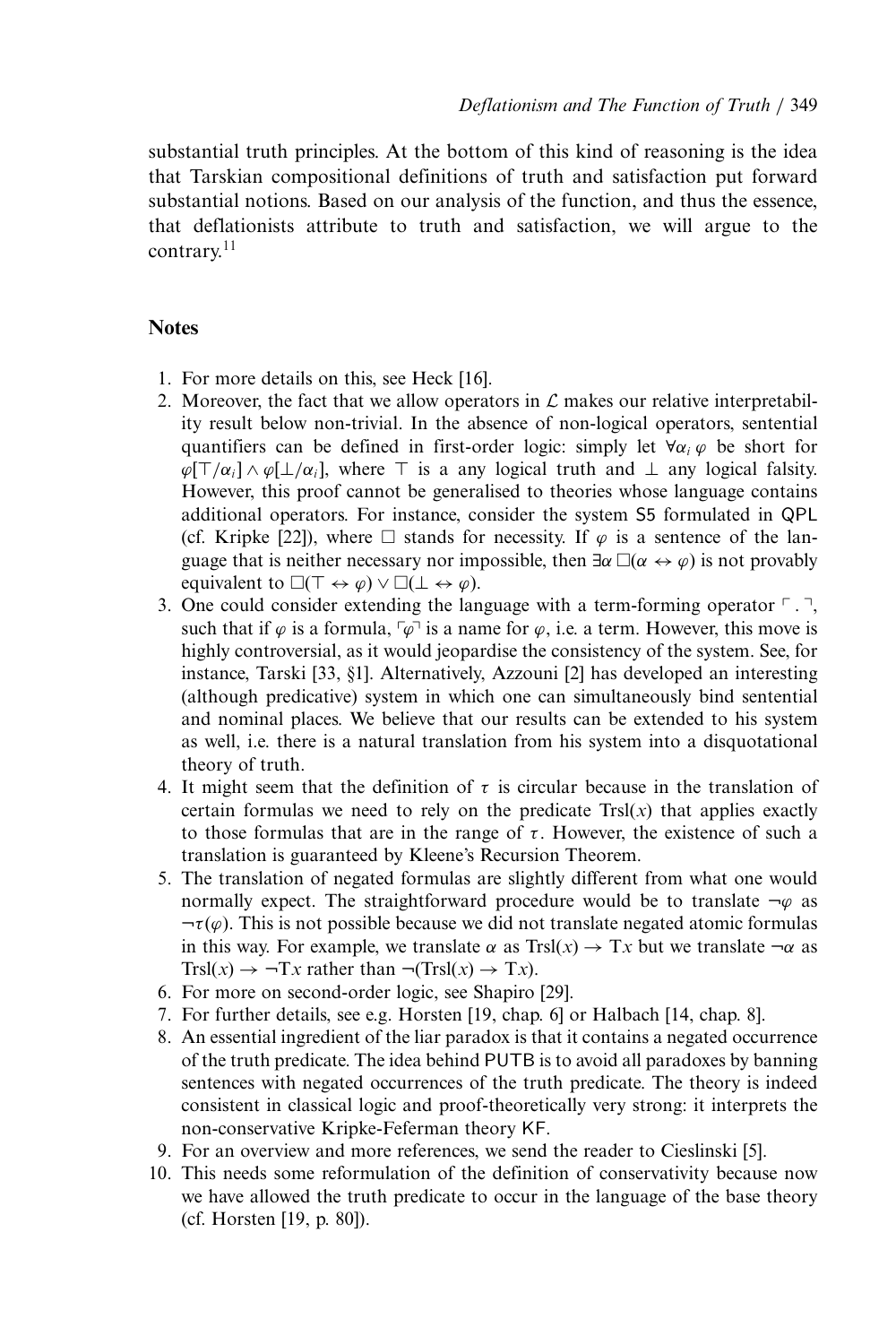- 350 / Lavinia Picollo and Thomas Schindler
- 11. This paper was written while the second author held an ERC Marie Curie Fellowship (792202, LOFUPRO).

# **References**

- 1. Ayer, A. J. The Criterion of Truth. *Analysis* 3 (1935), 28–32.
- 2. Azzouni, J. Truth via anaphorically unrestricted quantifiers. *Journal of Philosphical Logic* 30 (2001), 329–354.
- 3. Azzouni, J. Anaphorically unrestricted quantifiers and paradoxes. In *Deflationism and Paradox*, J. C. Beall and B. Armour-Garb, Eds. Oxford University Press, 2005, pp. 250– 273.
- 4. Carnap, R. *Introduction to Semantics*. Harvard University Press, 1948.
- 5. Cieśliński, C. *The Epistemic Lightness of Truth. Deflationism and its Logic*. Cambridge University Press, Cambridge, 2017.
- 6. Field, H. Deflating the Conservativeness Argument. *Journal of Philosophy* 96 (1999), 533–540.
- 7. Frege, G. The thought: a logical inquiry. *Mind* 65 (1956), 289–311.
- 8. Grover, D. L. Propositional Quantifiers. *Journal of Philosophical Logic* 1 (1972), 111–136.
- 9. Grover, D. L., Camp, J. L., and Belnap, N. D. A Prosentential Theory of Truth. *Philosophical Studies: An International Journal for Philosophy in the AnalyticTradition* 27 (1975), 73–125.
- 10. Gupta, A., and Belnap, N. D. *The Revision Theory of Truth*. MIT Press, Cambridge, 1993.
- 11. Halbach, V. Disquotationalism and infinite conjunctions. *Mind* 108 (1999), 1–22.
- 12. Halbach, V. How innocent is deflationism? *Synthese* 126 (2001), 167–194.
- 13. Halbach, V. Reducing compositional to disquotational truth. *Review of Symbolic Logic* 2 (2009), 786–798.
- 14. Halbach, V. *Axiomatic Theories of Truth*. Cambridge University Press, Cambridge, 2011.
- 15. Hale, B. Properties and the interpretation of second-order logic. *Philosophia Mathematica* (2012), 1–21.
- 16. Heck, Jr, R. Truth and Disquotation. *Synthese* 142 (2004), 317–352.
- 17. Horsten, L. The semantical paradoxes, the neutrality of truth and the neutrality of the minimalist theory of truth. In *The many problems of realism*, P. Cortois, Ed., vol. 3 of *Studies in the general philosophy of science*. Tilburg University Press, 1995, pp. 173–187.
- 18. Horsten, L. Levity. *Mind* 118 (2009), 555–581.
- 19. Horsten, L. *The Tarskian Turn: Deflationism and Axiomatic Truth*. MIT Press, Cambridge, 2011.
- 20. Horwich, P. *Truth*, second ed. Oxford University Press, 1998.
- 21. Ketland, J. Deflationism and Tarski's paradise. *Mind* 108 (1999), 69–94.
- 22. Kripke, S. A Completeness Theorem in Modal Logic. *Journal of Symbolic Logic* 24 (1959),  $1 - 14.$
- 23. McGee, V. Maximal consistent sets of instances of Tarski's schema. *Journal of Philosphical Logic* 21 (1992), 235–241.
- 24. Murzi, J., and Rossi, L. Conservative Deflationism? *Philosophical Studies* (2018).
- 25. Picollo, L., and Schindler, T. Disquotation and infinite conjunctions. *Erkenntnis* (2017), [https://doi.org/10.1007/s10670-017-9919-x.](https://doi.org/10.1007/s10670-017-9919-x)
- 26. Putnam, H. Meaning and knowledge. In *Meaning and the moral sciences*. Routledge, London, 1978, pp. 1–80.
- 27. Quine, W. V. O. *Philosophy of Logic*. Harvard University Press, 1970.
- 28. Ramsey, F. P. Facts and propositions. *Proceedings of the Aristotelian Society* 7 (1927), 153–170.
- 29. Shapiro, S. *Foundations without Foundationalism: A Case for Second-Order Logic*. Oxford University Press, New York, 1991.